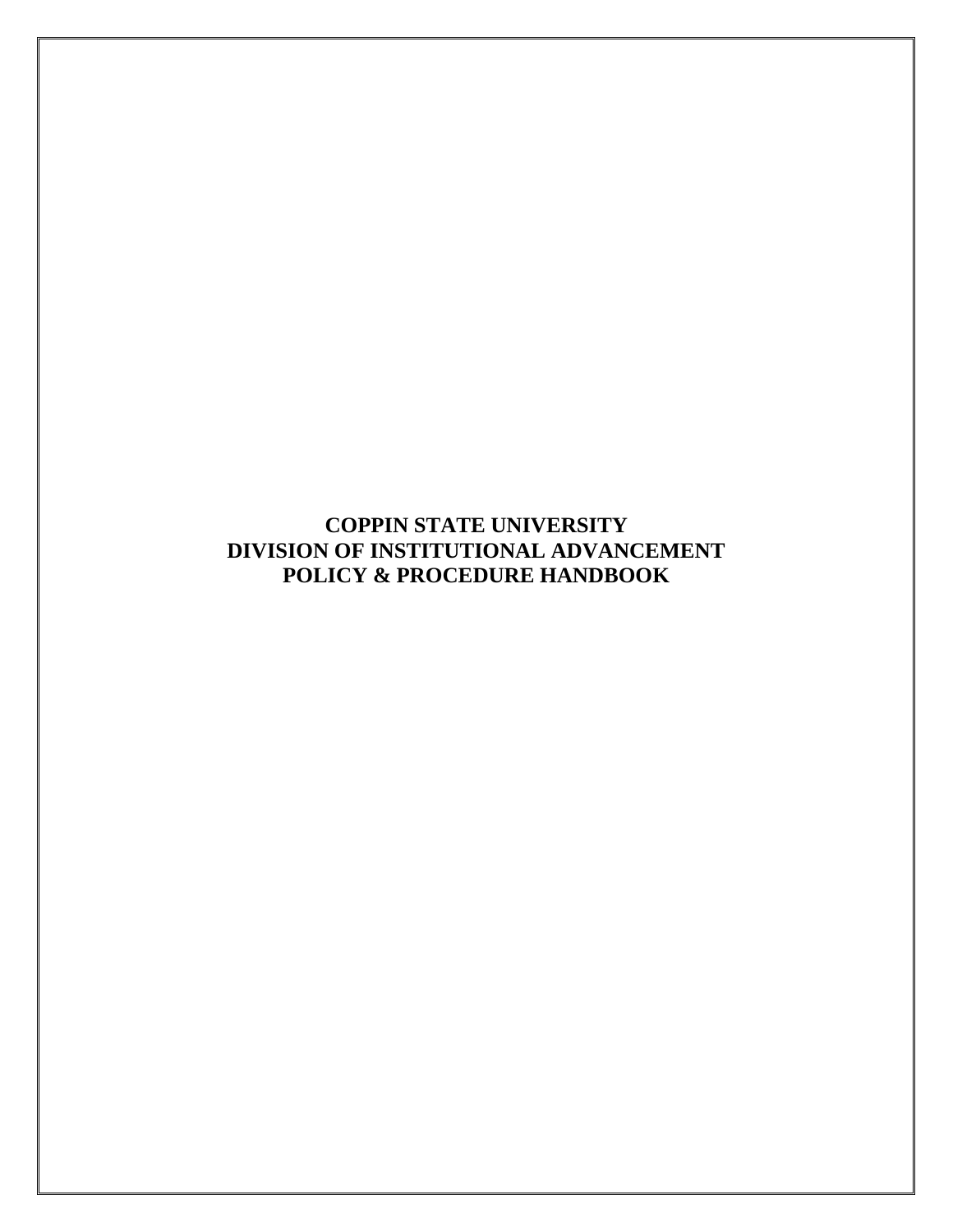# **TABLE OF CONTENTS**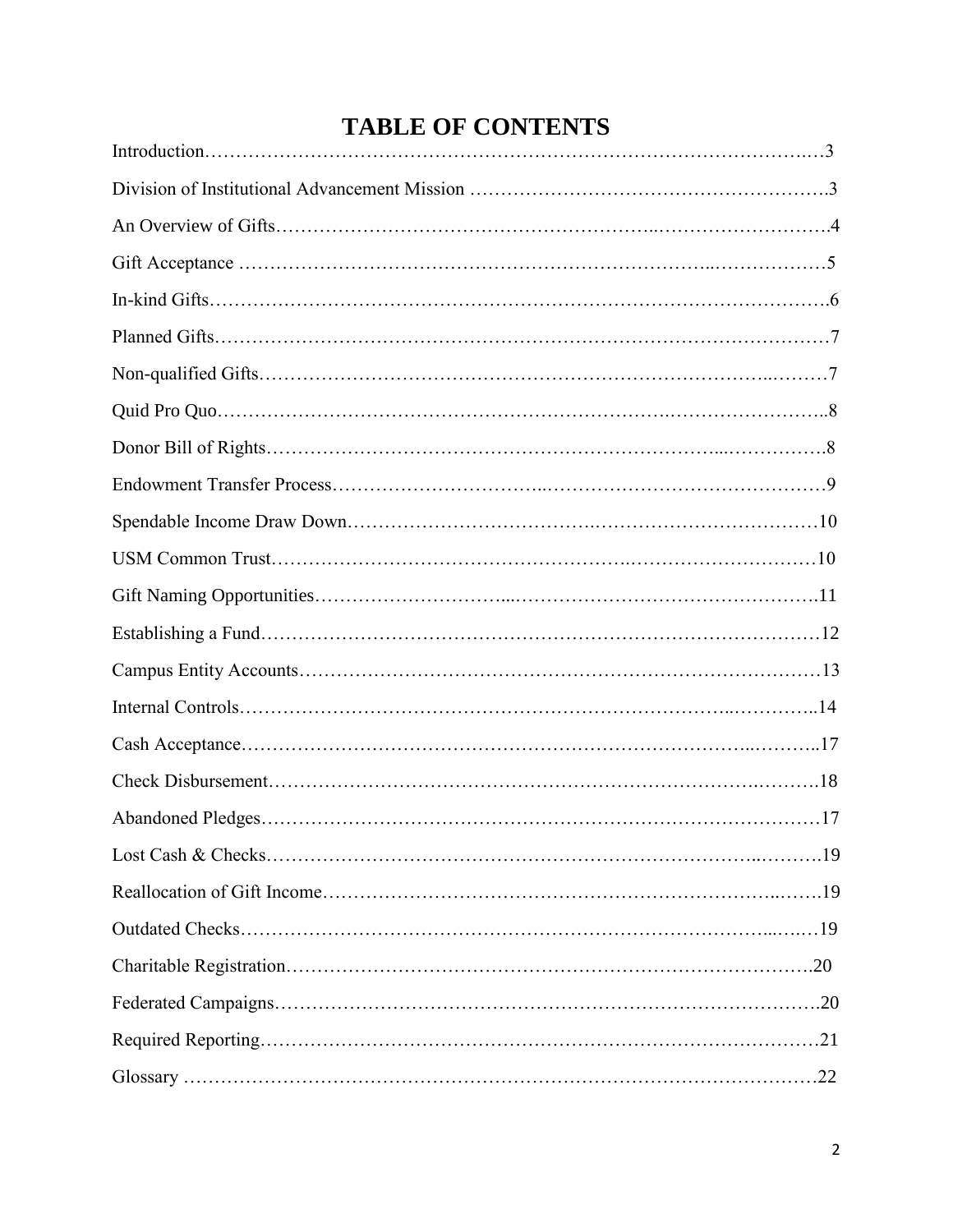# **INTRODUCTION**

This manual was developed to provide guidance for the activities and operations of the Division of Institutional Advancement (IA) as it relates to acquiring and managing gift income. It also covers how the Division serves the broader campus, and how it engages with the Coppin State University Development Foundation (CSUDF), its Board, the University System of Maryland Foundation (USMF).

### **DIVISION OF INSTITUTIONAL ADVANCEMENT MISSION STATEMENT**

The Division of Institutional Advancement is responsible for directing and facilitating key development and fundraising activities in support of the broader Coppin State University (CSU) mission. The Division of Institutional Advancement strives to cultivate and maintain a variety of collaborative partnerships and alliances to advance the larger educational, economic, and business interests of Coppin State University. The Division of Institutional Advancement builds strong and lasting relationships with students, alumni, philanthropist, government, corporate and community constituencies, in support of strategic fundraising and development goals and priorities.

The Division has the responsibility of appropriately stewarding the gifts received by its donors and adequately addressing the needs of the university and its students.

In conjunction with the fundraising responsibilities, Institutional Advancement is also responsible for strengthening and maintaining the university's image; articulating its core operating values, beliefs, philosophy; marketing the University to all constituencies which fosters viable enhancement opportunities for faculty and students, and strengthens the bond with alumni and friends of Coppin.

#### **Core Areas of Engagement:**

- Alumni Relations
- Corporate and Foundation Relations
- Annual Giving
- Major Fundraising
- Private Donor Award Program
- Special Events & Special Projects
- Advancement Services
- Administration of Title III Programs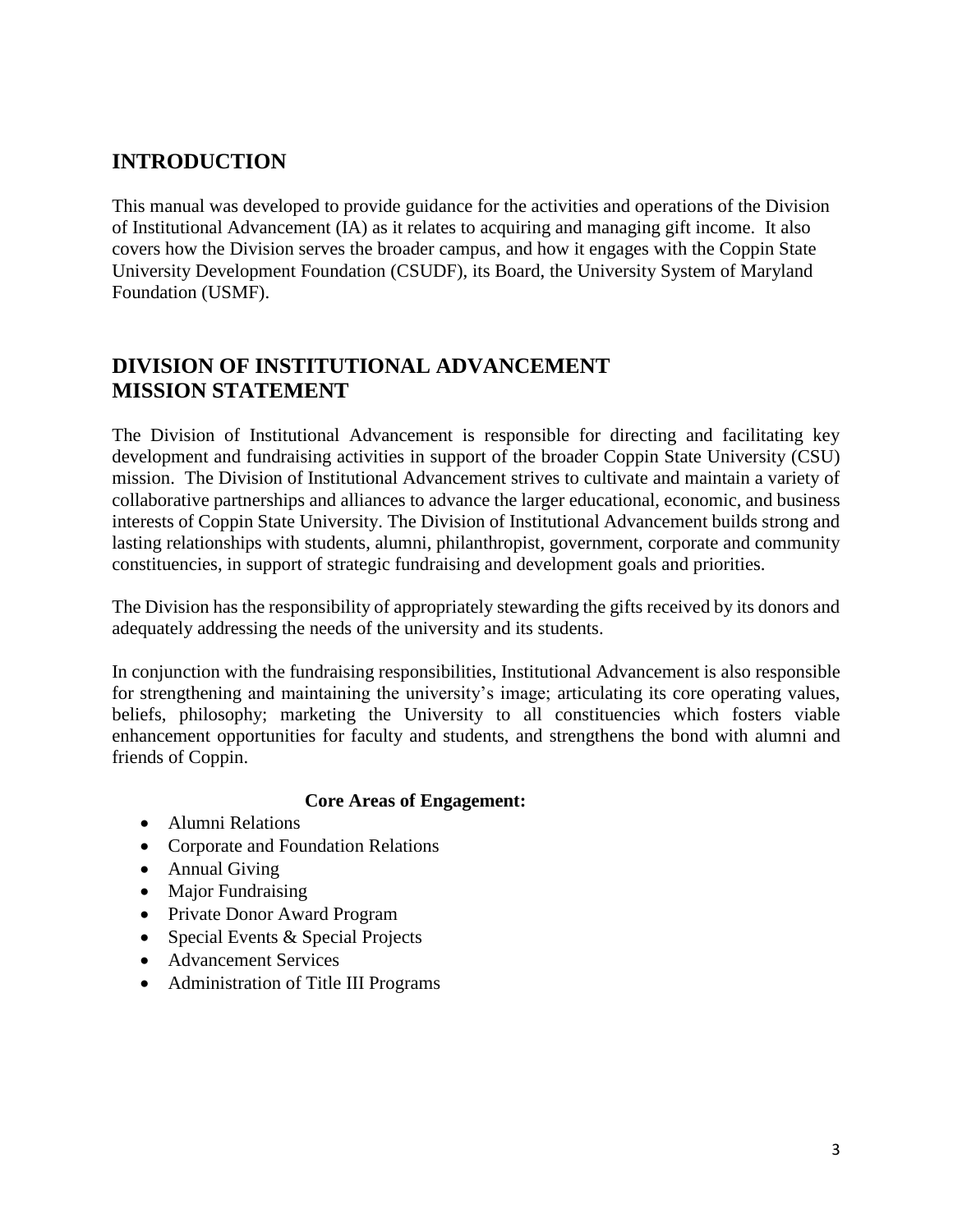### **AN OVERVIEW OF GIFT TYPES**

A contribution received by the Foundation for either unrestricted or restricted use in the furtherance of the institution for which the institution has made no commitment of resources or services. The contribution is a nonreciprocal transfer in that there is no implicit or explicit statement of exchange, purchase of services, or provision of exclusive information. The institutional my provide periodic reports on how the funds are used as a part of donor stewardship.

#### **Unrestricted Gifts**

Unrestricted gifts are given for the purpose of discretionary use by the institution to address the most immediate needs. Unrestricted gifts are most often designated for the Annual Fund and are solicited by phonathons, federated campaigns, direct mail appeals, etc.

#### **Restricted Gifts**

Restricted gifts are designated by the donor for a specific purpose or endeavor, i.e. scholarship, program or operations.

#### **Endowment Gifts**

Endowment gifts are gifts that a donor restricts for investment. The "spendable income" earnings from the investment fund designated purpose. An endowment is governed by a Memorandum of Understanding (MOU), which reflect the donor's wishes for the use of the spendable income.

#### **Planned Gifts**

Planned gifts that are bequeathed by a donor to be given after his or her death. Planned gifts come by way of a donor's residual assets, and can be provided for by various planned giving instruments such as wills, insurance policies, trust, annuities, etc.

#### **Solicited vs. Unsolicited Gifts**

The types of gifts listed above are either solicited or unsolicited. A solicited gift is garnered by a specific request made by the development office or by a development officer. An unsolicited gift comes by way of the donor's own instinct to make the gift without provocation.

\*All checks should be made payable to the *Coppin State University Development Foundation, Inc.*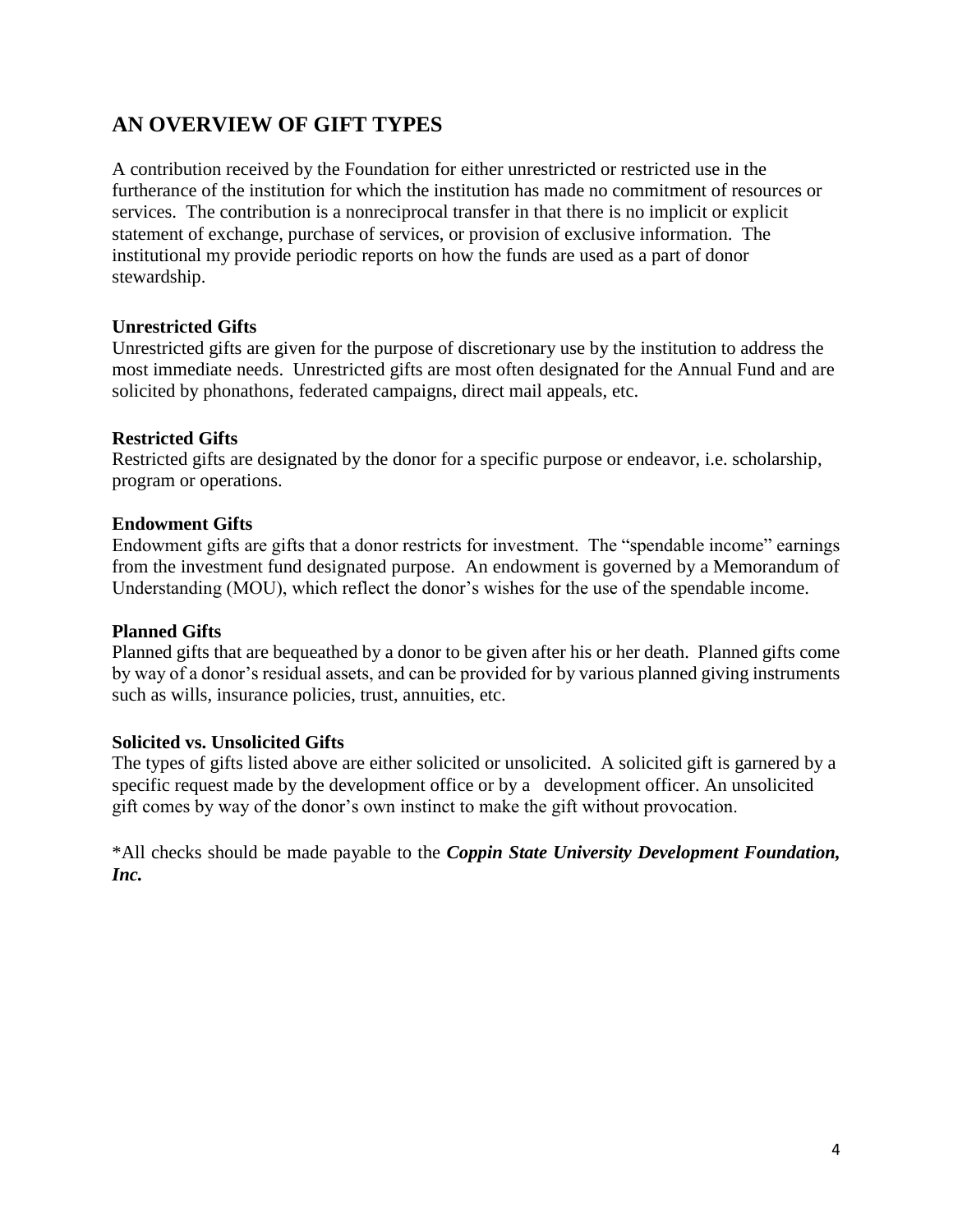### **GIFT ACCEPTANCE**

For the purpose of this policy statement, the term "gift" refers exclusively to private gifts (even though such gifts are often termed "grants" by corporations and private foundations). These gifts are donations that are outright contributions received from a source whereby no goods or services are rendered, expected, implied, or forthcoming for the donor and in which no proprietary interests are to be retained or recovered by the donor.

The Executive Director of the CSUDF or an appointed designee will oversee the acquisition of gift income via the Division of Institutional Advancement, which will serve as the general clearinghouse for all fundraising activities for the Foundation.

A donor may direct that a contribution be added to an endowed fund, be used to establish an endowment, provide for capital projects, provide for operating expenses, provide for program expenses, provide for scholarship, or any program, project, or goal set forth in the University's or Foundation's strategic plan and/or case statement.

Restricted gifts always come with a designation/stated purpose and should be used accordingly i.e.;

- o Endowment
- o Capital Projects
- o Operating Expenses
- o Programs
- o Scholarships

And, for any other designation that is congruent with the goals set forth in the University's mission and strategic plan, as well as having congruency with the CSUDF's strategic plan and case statement.

Below are gifts that will not be accepted:

- 1. Scholarship donations that designate a specific recipient;
- 2. Donor funds, scholarship or program, which benefit relatives or descendants of the donor;
- 3. Any guarantee of future University, CSUDF, or USM employment of the donor or donor's relatives.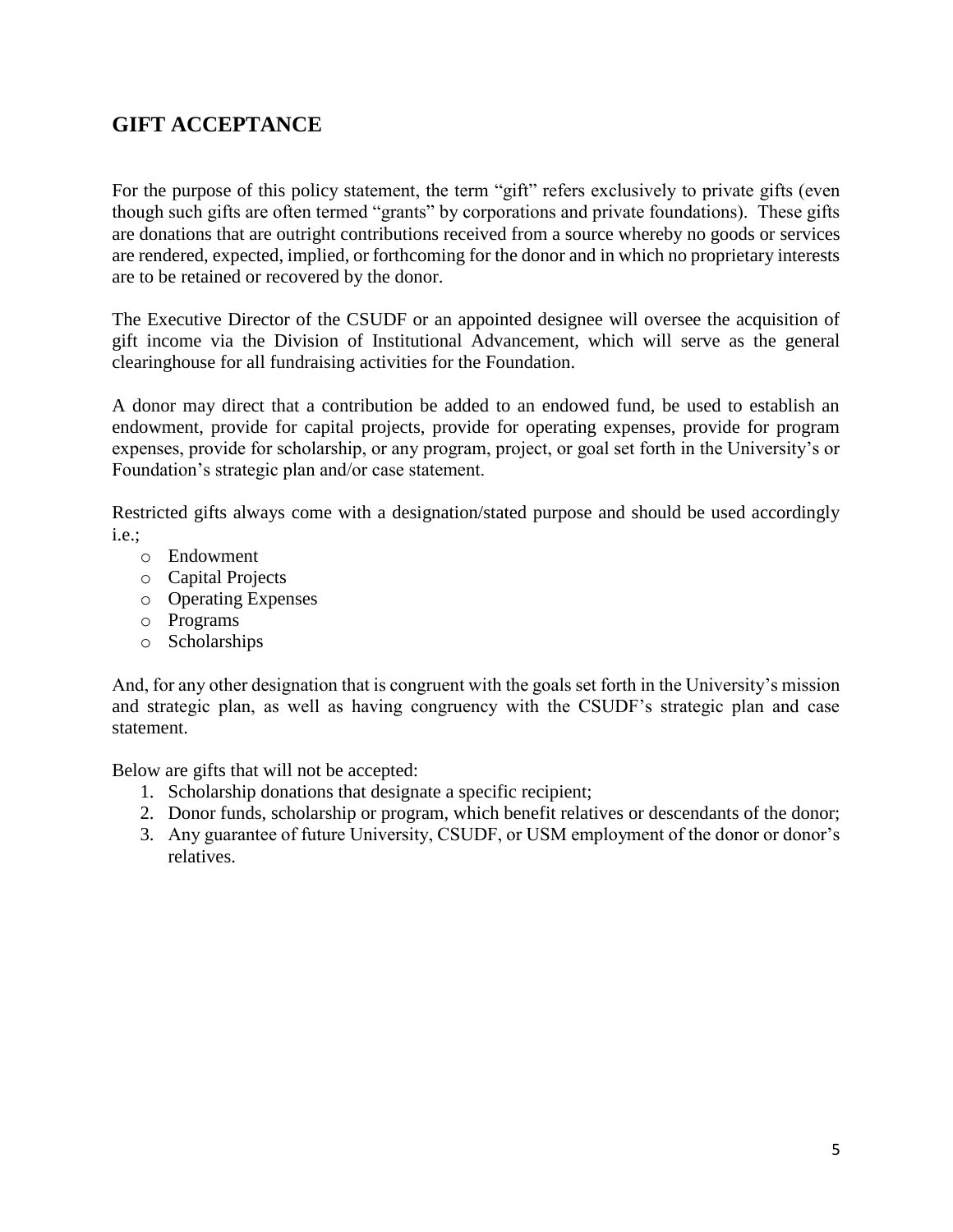### **IN-KIND GIFTS**

In-Kind gifts are non-cash donations of tangible items such as artwork, equipment, furniture, software, etc. Gifts-in-kind are valuable to the University and can provide donors tax credits. Here are some things to consider before accepting an in-kind gift.

- 1. Establishing Value -- It is the donor's responsibility to provide the value of the gift. Gift
- 2. If the individual donor declares the gift to be valued at less than \$500, the IRs does not require any special form filing. Unless the University personnel has reason to believe the gift is worth significantly more than \$500, the donor's declared value may be used to value the gift.
- 3. If an individual donor declares the gift to be valued from \$500-\$4,999, the donor is required to file the IRS form 8283, which will then require the signature of the Treasurer of the Foundation. It is the donor's responsibility to obtain, complete, and file the form 8283.
- 4. If an individual donor declares the gift to be valued at \$5,000 or more, the donor must obtain and an independent qualified appraisal to value the gift. The appropriate IA staff person shall complete the appropriate section of the IRS form.
- 5. In most cases, in-kind giving by non-individuals -- corporations, businesses, etc., shall be of materials that are given to serve the mission of the institution to be acceptable. IRS policy indicates that for items such as equipment, software, etc., the educational discount value, which is the cost that the institution would have paid if purchased from the respective vendor, shall be the recorded value.
- 6. All donors of gifts-in-kind will receive an acknowledgement letter thanking the donor accompanied by the formal gift receipt that states the dollar value of the gift.

#### *In-Kind-Gift Restrictions*

- o Acceptance of such gifts shall not involve significant additional Foundation expense for the present or future use, display, maintenance, or administration.
- o IA staff may not furnish the value or appraisals to donors of gifts-in-kind to the Foundation.
- o Gifts of artwork, books, etc. will not be accepted if the condition or expectation exists that the item will be loaned back to the donor or persons designated by the donor for any period of time while the Foundation has ownership of the gift.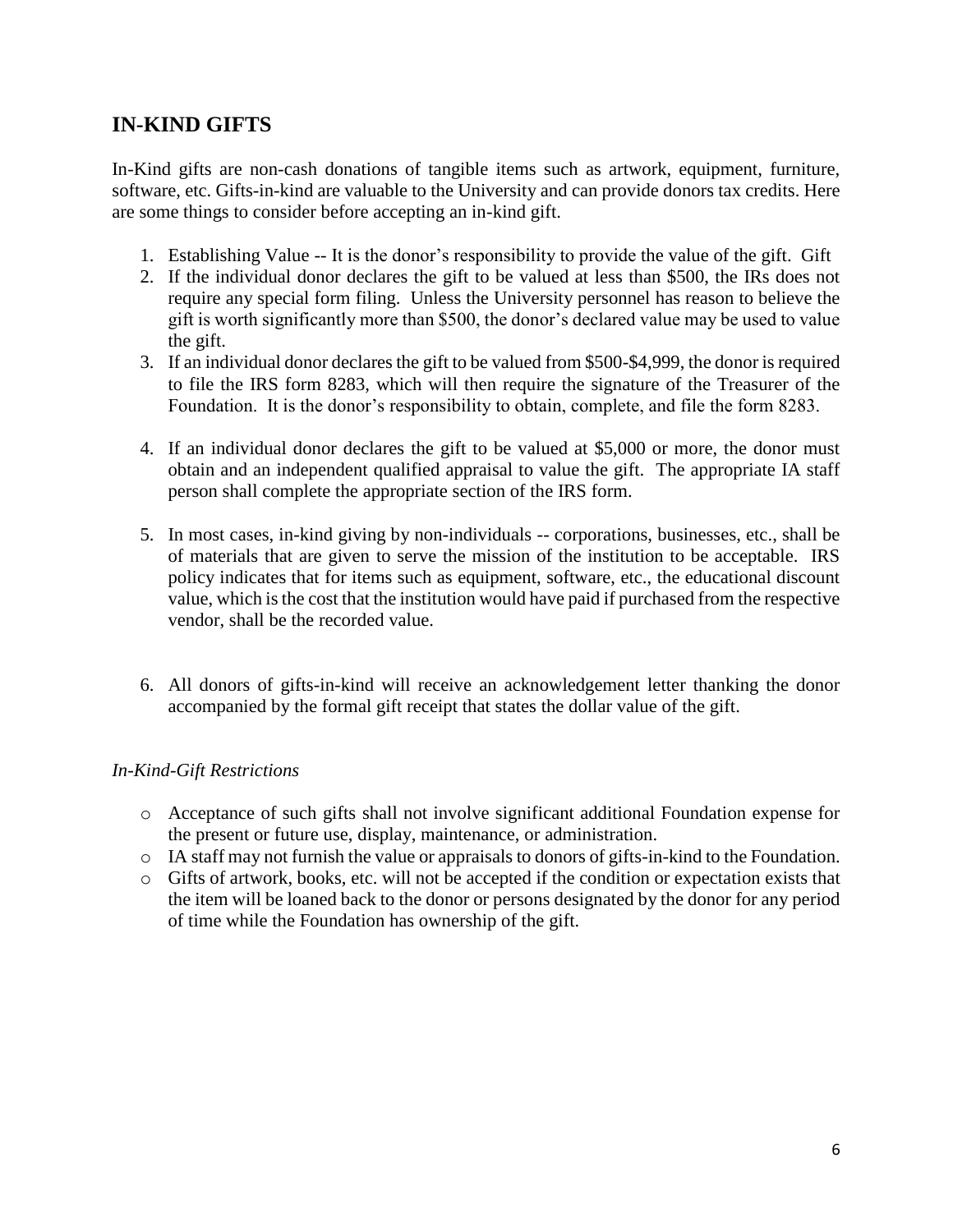### **PLANNED GIFTS**

A planned or deferred gift is a contribution that is committed, but does not become available to the Foundation until some future date. Planned gifts often provide many benefits to donors including alleviating tax burdens; especially capital gains taxes and allowing the donor to make a cash significant cash gift without having to tap into current cash assets, and provide structured life income.

#### Types of Planned Gifts

The most popular planned giving instruments come in the form of a bequest or an insurance policy naming the CSUDF as the beneficiary. There are other instruments, however, that tend to be more complex in nature such as a Charitable Gift Annuity and Charitable Remainder Trust. A full definition of these can be found in the glossary section.

### **NON-QUALIFIED GIFTS**

#### **Non-Qualified Gifts:**

- o Advertising income
- o Appraisal costs
- o Contract revenues
- o Contributed services
- o Discounts on purchases
- o Earned income
- o Expenses associated with transferring a gift to an institution
- o Gifts or pledges, outright and deferred, which already have been counted in previous campaigns even if realized during the current campaign reporting period
- o Government support funds from local, State, or Federal entitlement programs
- o Monies received as a result of exclusive vendor relationships, such as "pouring rights agreements
- o Non-gift portions of quid pro quo transactions
- o Proceeds from sale of merchandise, unless the merchandise is sold as part of a fundraising program and the charitable portion of the transaction is clearly identified
- o Royalties from affinity agreements
- o Sales tax on the purchase of goods
- o Surplus income transferred from ticket-based operations, except for any amount equal to that permitted as a charitable deduction by the IRS when identified to donors as a gift in advance of their ticket purchase
- o Tickets purchased at fair market value
- o Tuition payments

This position on giving is based on the interpretation of IRS on such giving practices and is mandated for all USM institutions to govern their gift counting.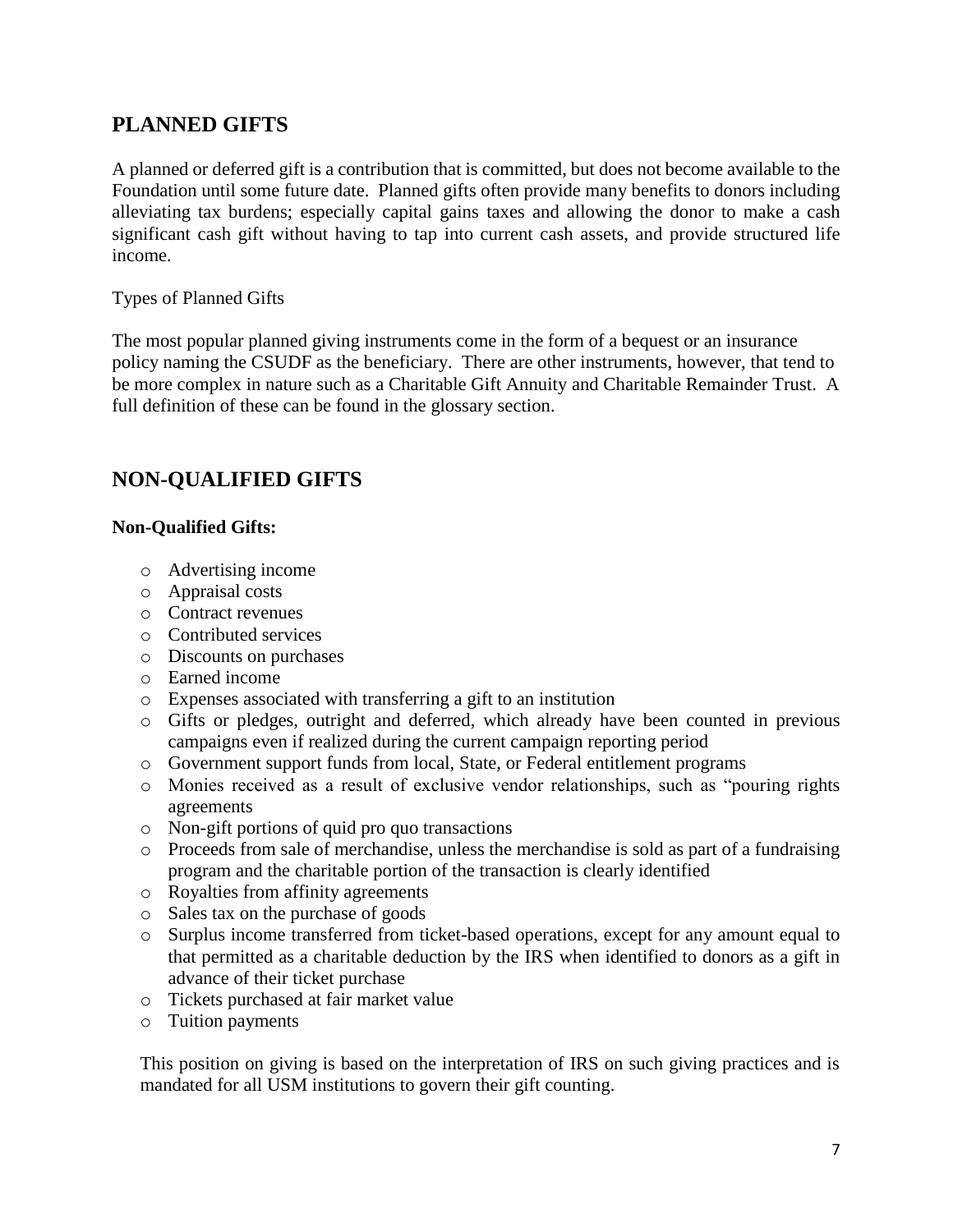# **QUID PRO QUO**

The IRS defines a quid pro quo gift as "a payment made partly as a contribution and partly in consideration for goods or services provided to the payer by the organization." The value of the benefits, or premiums the donor receives is a key factor in determining the amount of the actual gift.

For quid pro quo contributions, report only the amount of the contribution that exceeds the value of benefits the donor receive from the institution in return for the gift. For such contributions, these standards follow the IRS tax rules regarding tax-deductibility and receipting of quid pro quo contributions.

- Items must have "substantial" value to be considered as benefits under this regulation and, therefore, to be subtracted from the donor's contribution.
- Items that have insubstantial value need not be subtracted from the donor's contribution.
- The value of the benefits must be based on the fair market value of the item, rather than the cost to the institution -- with the exception of token items (refer to CASE standards for the ruling on token items)

### **DONOR BILL OF RIGHTS**

Philanthropy is based on voluntary action for the common good. It is a tradition of giving and sharing that is primary to the quality of life. To assure that philanthropy merits the respect and trust of the general public, and that donors and prospective donors can have full confidence in the not-for-profit organization and causes they are asked to support, we declare that all donors have these rights:

- 1. To be informed of the organization's mission, of the way the organization intends to use donated resources, and of its capacity to use donations effectively for their intended purposes.
- 2. To be informed of the identity of those serving the organization's governing board, and to expect the board to exercise prudent judgment in its stewardship responsibilities.
- 3. To have access to the organization's most recent financial statements.
- 4. To be assured their gifts will be used for the purposes for which they were given.
- 5. To receive appropriate acknowledgement and recognition.
- 6. To be assured that information about their donations is handled with respect and with confidentiality to the extent provided by law.
- 7. To expect that all relationships with individuals representing organizations of interest to the donor will be professional in nature.
- 8. To be informed whether those seeking/soliciting donations are volunteers, employees of the organization or hired solicitors.
- 9. To have the opportunity for their names to be deleted from mailing lists that an organization may intend to share.
- 10. To feel free to ask questions when making a donation and to receive prompt, truthful and forthright answers.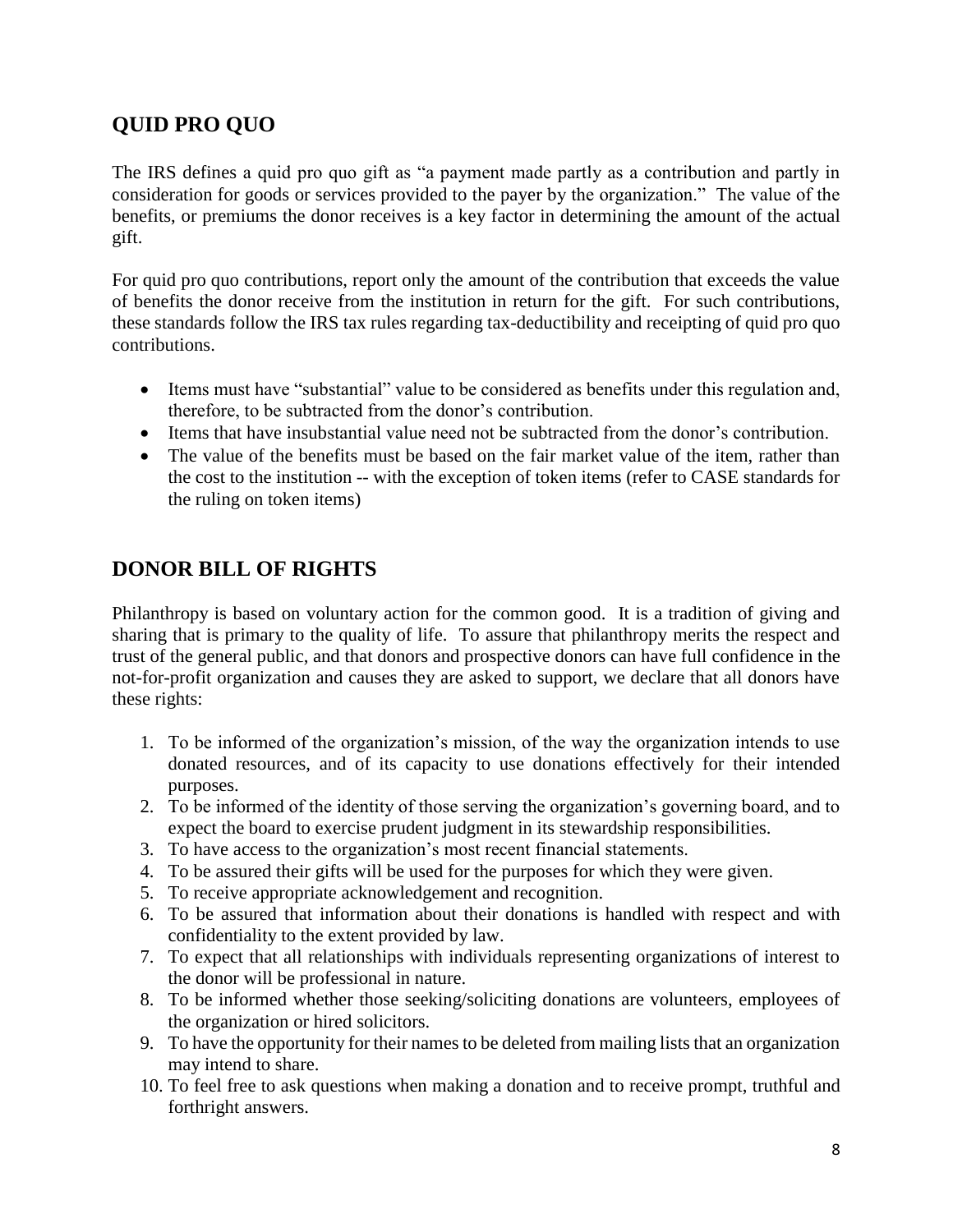NOTE: The text of this statement in its entirety was developed by the American Association of Fundraising Counsel (AAFRC), Association of Healthcare Philanthropy (AHP), Council for Advancement and Support of Education (CASE), and the Association of Fundraising Professionals (AFP).

### **ENDOWMENT TRANSFER PROCESS**

Gift Income designated for an endowment must be transferred from the CSUDF to the USM Foundation or in some cases to the USM Common Trust.

It is preferable that such transfers occur regularly during the fiscal year for newly established endowments, given such gifts yield spendable income based on one year of investment in the endowment portfolio. Endowment gifts to existing accounts should, be transferred by April 30.

There are several steps that must take place to affect the transfer:

- 1. Request a report from The CSUDF comptroller of the gifts to endowments. That report will provide the date of the gift, amount of the gift, and endowed account to receive the donation. Most of the time there will be a number of endowment gifts identified per report.
- 2. A disbursement is prepared stating the amount of the endowment deposit, indicating the name of the endowed account for which the disbursed funds will be credited, or the name of the new endowment to be established by the disbursed funds. The disbursement is processed as per the usual procedure with the ED's signature as authorization. The Assistant VP's signature can also serve as authorization for the transfer/disbursement of funds to the endowment.
- 3. After the disbursement process is complete, the Controller's Office will execute an electronic transfer of the funds to either; 1) create a new endowed account or 2) deposit the funds into an existing endowed account.
- 4. In order to verify that the transferred funds were credited appropriately, the next month's statements for endowments from the USM or the Common Trust Fund must be reconciled to validate that the gift funds transmitted were deposited accordingly.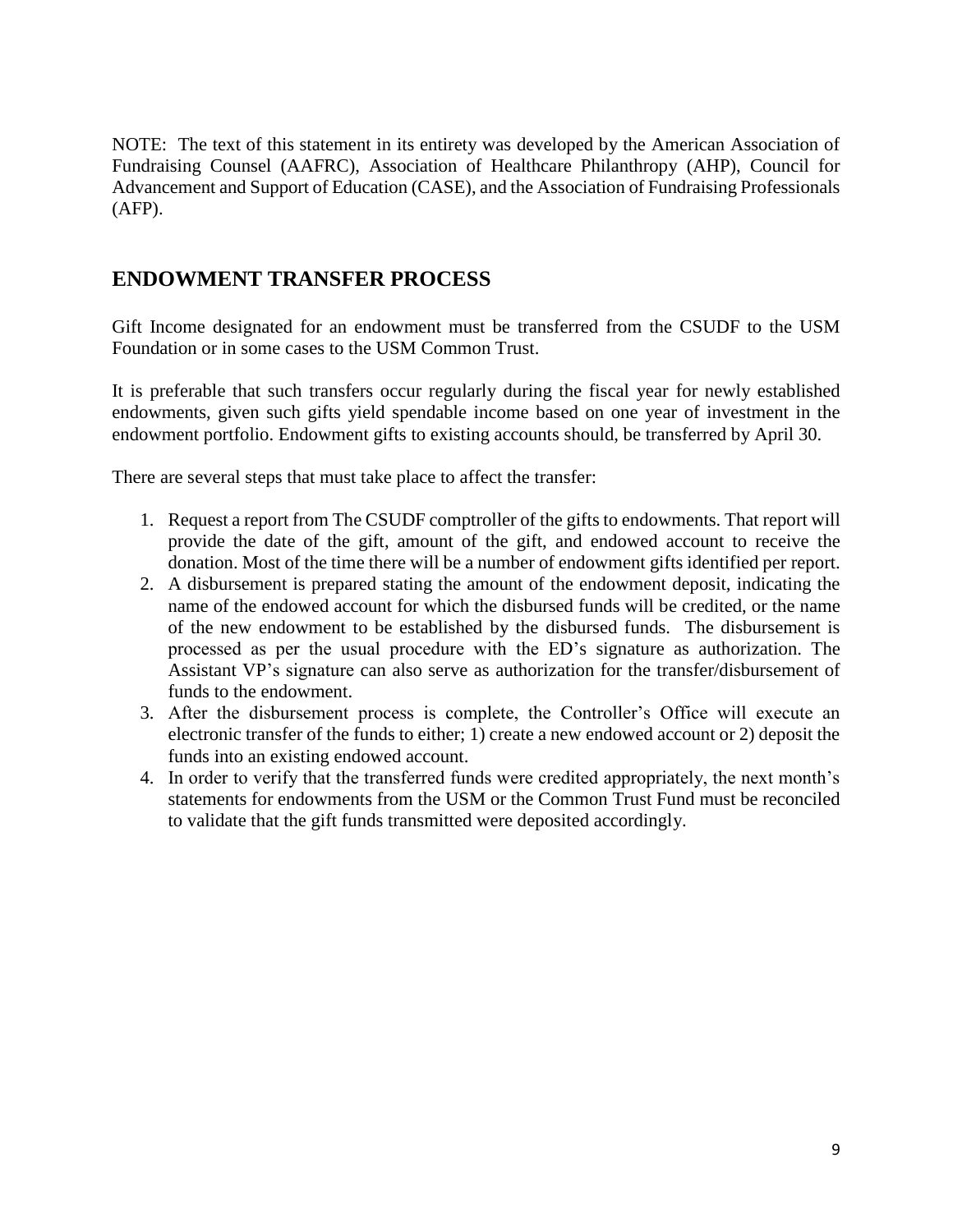### **SPENDABLE INCOME DRAW DOWN**

- 1. Request for a report reflecting the spendable income on the accounts of the Coppin State University Development Foundation (CSUDF) endowment portfolio are made in writing (email is sufficient) to the Chief Financial Officer of the University System of Maryland Foundation (USMF).
- 2. Request for a report reflecting the spendable income on the CSU endowed accounts held by the USM Common Trust Fund are directed to the Assistant Comptroller of the Common Trust Fund.
- 3. The Board of Directors of the CSUDF must reach consensus via a majority vote to draw down the spendable income. This vote must be recorded in the CSUDF Board meeting minutes. A copy of the resolution and the vote to approve it must be submitted to the USMF COO.
- 4. The spendable income disbursement request is facilitated by the CSUDF Comptroller's Office. The disbursement form, which is housed in the Foundation internal files, requires the signature of the Executive Director of the CSUDF. The standard explanation on the form shall read -- "the funds will be used to award scholarships and support programs and initiatives as directed in the donors' MOUs".
- 5. Requests can be made to draw down spendable income on an account-by-account basis or one request can be submitted for the spendable income from all eligible accounts all at once.

# **UNIVERSITY OF MARYLAND COMMON TRUST**

These are endowments managed and administered by the USM. There are certain conditions that mandate that endowment accounts must be established in the Common Trust Fund (CTF). Common Trust endowed accounts are administered in such a manner that the USM not only provides the spendable income dollars for disbursement, but also returns a portion of the administrative costs that is assessed annually. The endowments are established in one of the following ways:

- o As a result of a contract with the University, i.e. vendor pouring rights.
- o As a result of a federal gift matching dollars when matching a donor gift. (Policy prohibits federal dollars being administered by affiliated foundations.)
- o As a result of a will whereby the bequest is to Coppin State University instead of to the Coppin State University Development Foundation (CSUDF). It is preferred that bequest are name the CSUDF which is the gift repository for the University.

### **COMMON TRUST SPENDABLE INCOME DRAW DOWN**

- 1. The USM Business Office provides a report of available funds the "spendable income" and administrative fee return dollars to the CSU VP for Advancement and to the Office of Administration & Finance (OAF) in April.
- 2. The VP for Advancement approves the draw down, and the OAF responds to the USM Business Office with a completed request to access the funds, which are then transferred to the University via R-Stars transaction.
- 3. Once the funds are transferred, a budget update request must be sent to the Budget Office.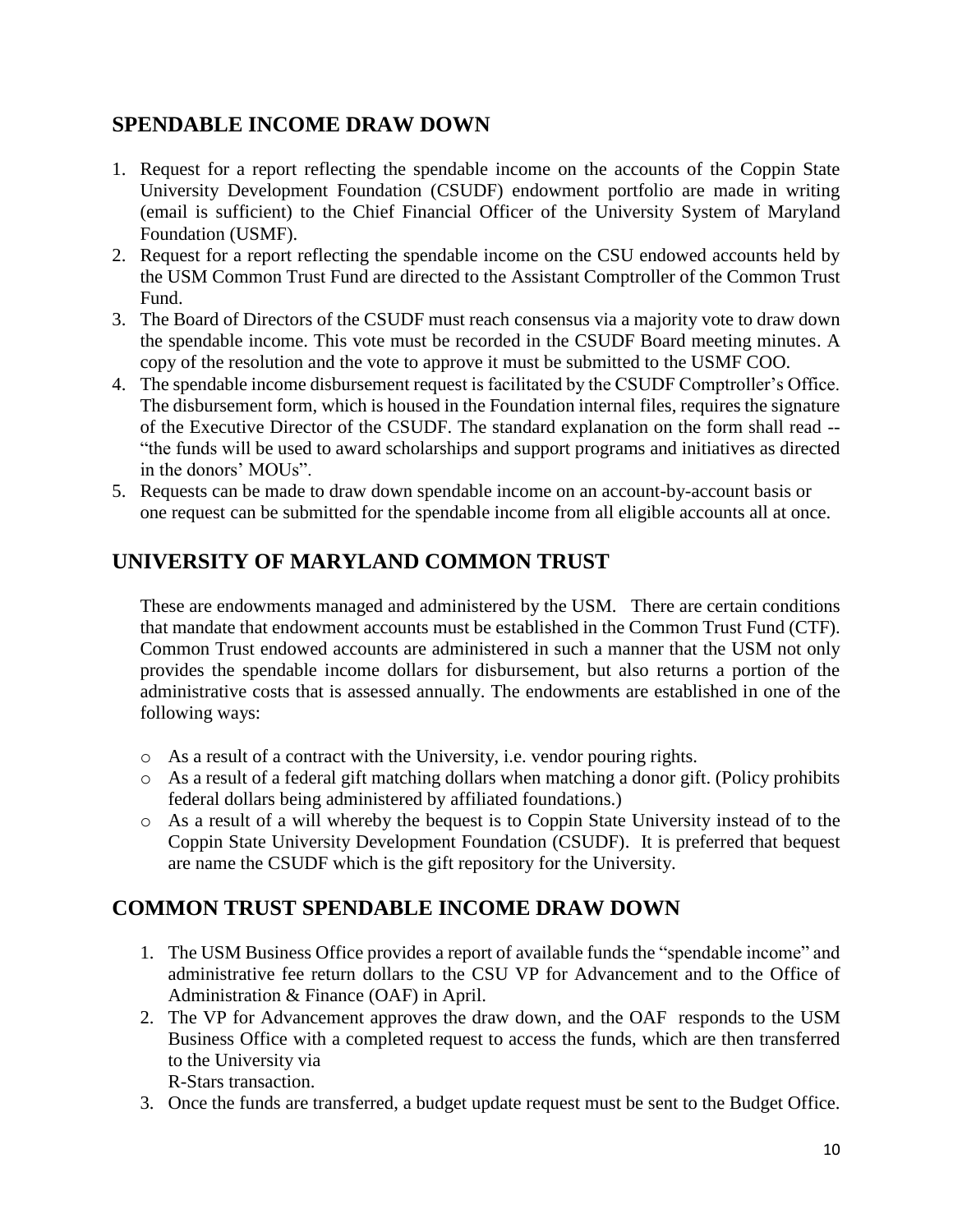# **NAMING FACILITIES AND ACADEMIC PROGRAMS**

Coppin State University offers several naming opportunities for donors wanting naming rights in exchange for their gifts. Donors can name walkways, benches, classrooms, laboratories, etc. The appropriate gift amounts for these items are developed by the Division of Institutional Advancement in tandem with other relevant departments such as Facilities Management and Athletics.

The naming of larger, big ticket items such as buildings or academic programs must be approved by the University of Maryland Board of Regents. The steps for that process are below.

- The donor pledges the amount required to name the facility.
- A gift agreement is drawn up which outlines how the funds will be utilized (programs, scholarship endowments, etc.)
- The president presents a proposal to the USM Chancellor who then presents it to the Board of Regents (BOR) 6 weeks prior to their next meeting.
- The deliberates and will either approve or ask for additional details.

The BOR policy that describes this process can be found at the link below. [Https://www.usmd.edu/regents/bylaws/sectionvi/vi400.pdf](https://www.usmd.edu/regents/bylaws/sectionvi/vi400.pdf)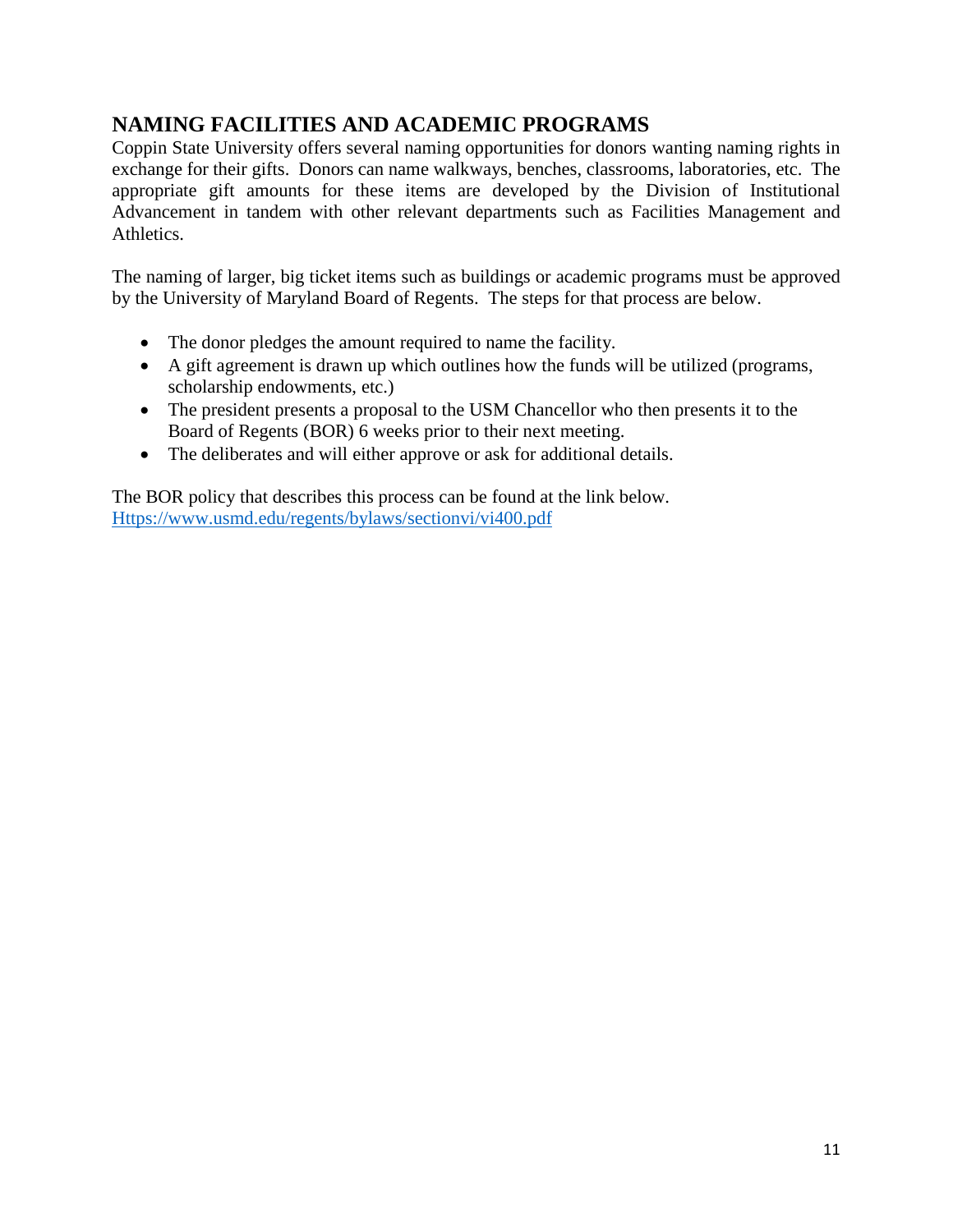### **ESTABLISHING A FUND**

Donors wishing to support students at Coppin State University have the option of making a onetime gift or creating a recurring scholarship or an endowment. Below is information regarding the minimum amount, the pledge timeframe and the documentation needed for each type of fund.

| <b>Fund Type</b>                           | <b>Minimum</b><br><b>Amount</b> | Pledge<br><b>Timeframe</b> | <b>Documentation</b>                                                                           | <b>Held by</b>                                                                                                                   |
|--------------------------------------------|---------------------------------|----------------------------|------------------------------------------------------------------------------------------------|----------------------------------------------------------------------------------------------------------------------------------|
| One-Time<br>Scholarship                    | Less than<br>\$1,000            | N/A                        | Gift can be given in<br>of<br>honor<br>someone<br>indicated<br>in<br>memo<br>section on check. | <b>CSU</b> Foundation<br>comingled within the<br>General Scholarship Fund<br>and disbursed per general<br>program criteria.      |
| One-Time<br>Scholarship                    | More than<br>\$1,000            | N/A                        | Letter from donor<br>indicating minimal<br>criteria,<br>i.e., gpa and major.                   | <b>CSU</b> Foundation<br>comingled within the<br>General Scholarship Fund<br>and disbursed per the<br>donor's wishes.            |
| Named<br>Recurring<br>Scholarship          | $$1,000 +$                      | Funded<br>Annually         | Gift<br>Agreement<br>w/criteria $\&$ a pledge<br>form                                          | CSU Foundation in named<br>account. Fund will be<br>collapsed into General<br>Scholarship fund after two<br>years of inactivity. |
| Endowment                                  | \$10,000                        | 3 Years Max.               | Pledge form and a<br>Memorandum of<br>Understanding                                            | CSU Foundation until fully<br>funded, then transferred to<br><b>USM</b> Foundation                                               |
| Foundation<br>Merit<br>Scholarship<br>End. | \$25,000                        | 5 Years Max.               | Pledge form and a<br>Memorandum of<br>Understanding                                            | CSU Foundation until a<br>minimum of $$10,000$ is<br>reached, then transferred to<br><b>USM</b> Foundation                       |

#### *Scholarship Criteria*

The donor should be advised to set minimum criteria for scholarship awards. Criteria should be limited to the student's area of study, grade point average, level, community service involvement. The Private Donor Award Program cannot administer a scholarship using criteria that excludes students based on race, gender, ethnicity, geographic origin or religious belief.

#### *Incomplete or Cancelled Pledge Payments*

Donors who elect the pledge option to fulfill endowment commitments must do so within the specified timeframe. Endowment pledges that are not fulfilled within the specified timeframe will be cancelled and the funds will be comingled within the General Scholarship Fund. Development staff should exhaust all efforts to contact the donor regarding stalled pledge payments before fund is collapsed.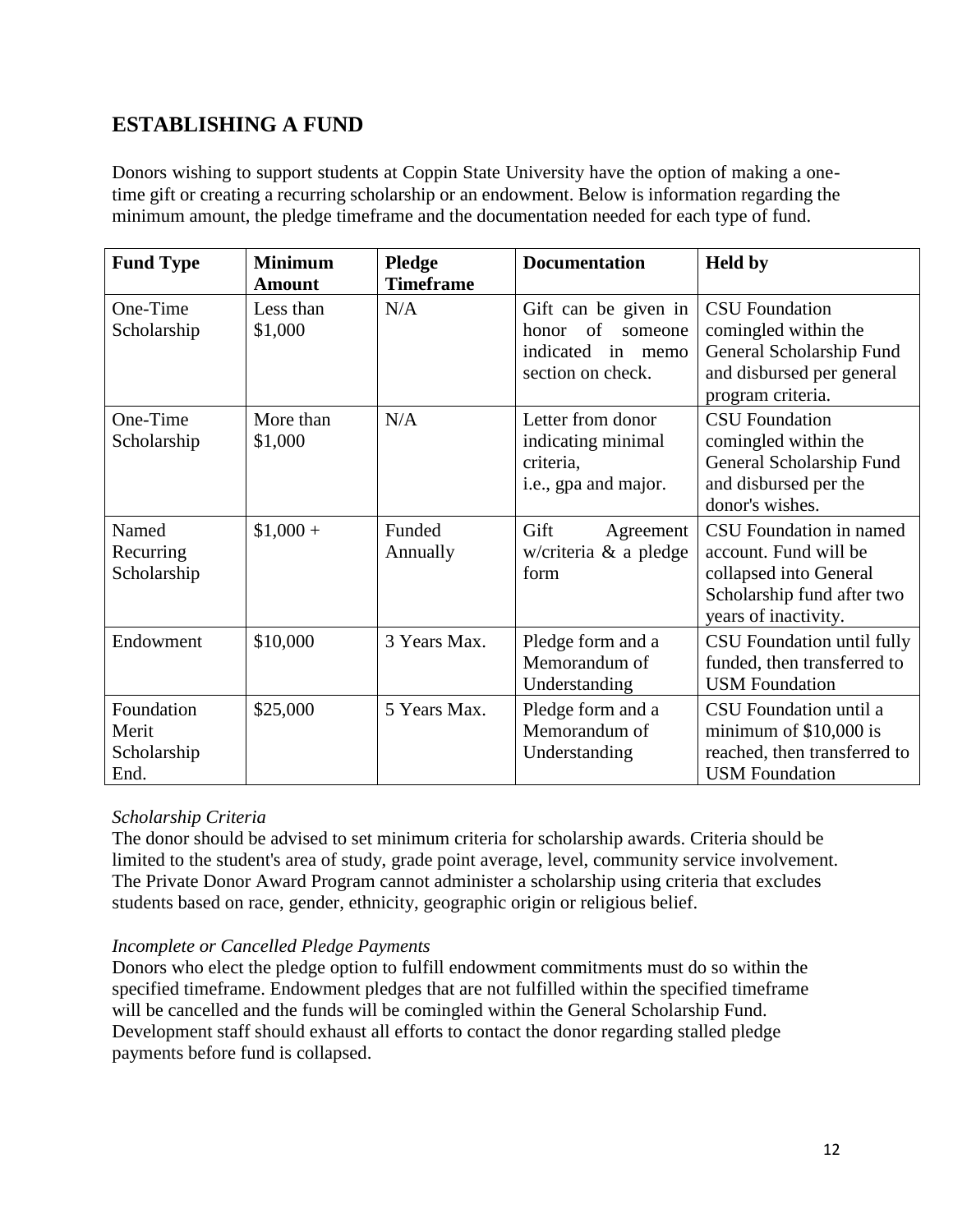# **CAMPUS ENTITY ACCOUNTS**

The Division of IA will via the Comptroller's Office, will decide on a case-by-case basis whether to serve as custodian for non-state funds of campus entities.

The criteria for this decision making includes, but is not limited to the following;

- the possible liability for the Foundation or the University,
- whether the initiative has a charitable gift component,
- whether the purpose for the fund is aligned with the Coppin mission,
- the amount of anticipated account activity (both income and expenditures),
- the positive visibility for the University and/or the Foundation and
- the anticipated length of time the account is expected to operate.

A minimum initial deposit of \$500 is required to establish the account. All such accounts will be charged an annual management fee of at least 3% of the highest monthly balance on the account or either the interest generated on the funds, whichever is the least imposing/unbeneficial to the standing of the account.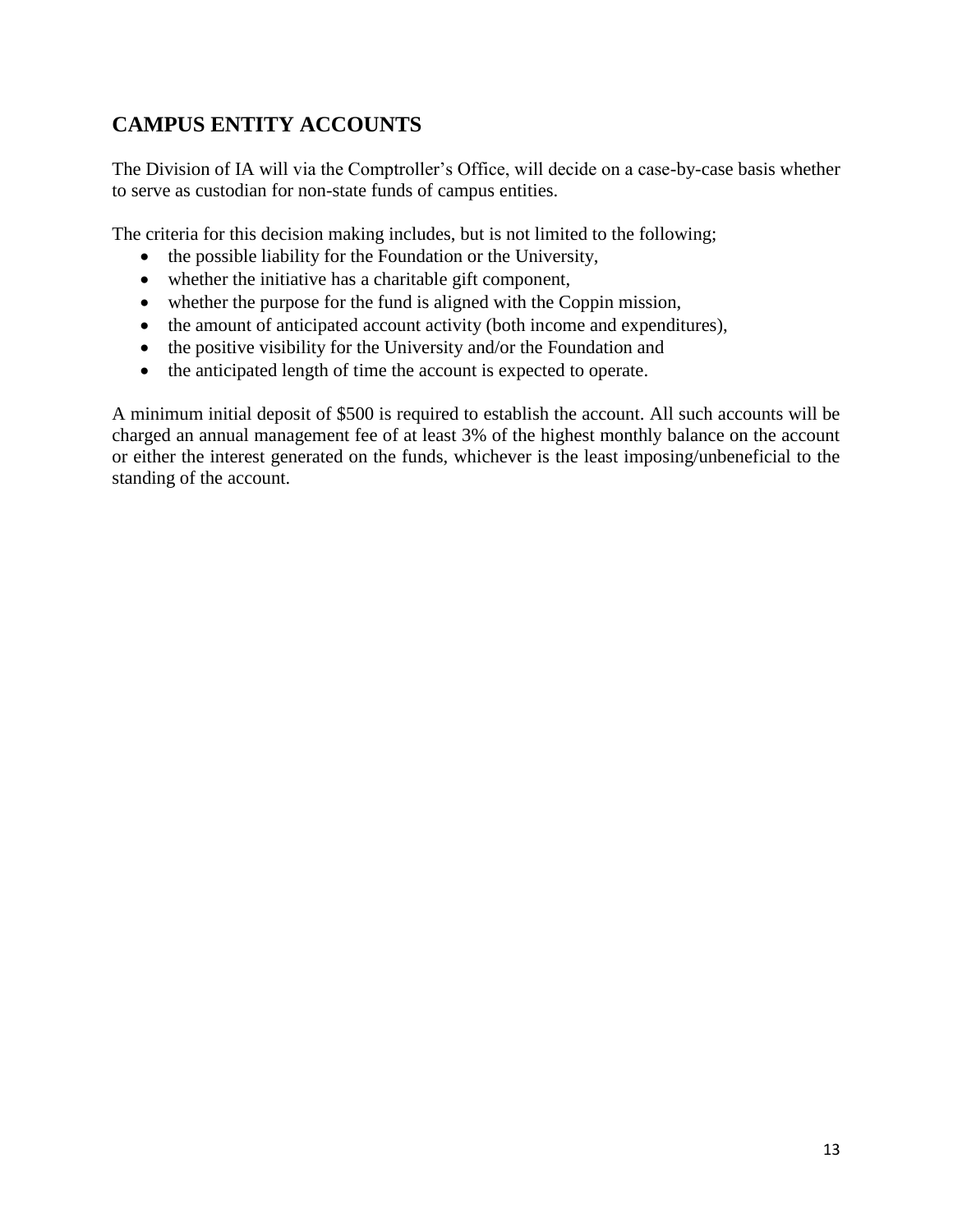# **INTERNAL CONTROLS**

#### Coppin State University Institutional Advancement Internal Controls

**DAS**-Director, Advancement Services **GP**-Gift Processor **FC**-Foundation Controller **FA**-Foundation Accountant **ED**-Executive Director

| <b>Gift Processing</b>                                                                                                                                                                                                                                                                                                                                                                                                                                                                                                                                                                    | <b>DAS</b> | GP | <b>FC</b> | <b>FA</b> | <b>ED</b> | <b>AVP</b> | <b>Alternate</b> |
|-------------------------------------------------------------------------------------------------------------------------------------------------------------------------------------------------------------------------------------------------------------------------------------------------------------------------------------------------------------------------------------------------------------------------------------------------------------------------------------------------------------------------------------------------------------------------------------------|------------|----|-----------|-----------|-----------|------------|------------------|
| Gift income received by mail or in<br>person should be immediately<br>restrictively endorsed. Two copies<br>of the check and any<br>documentation should be made.<br>Cash should be receipted<br>immediately. A donors contact<br>information should be acquired for<br>cash. All gifts should be booked in<br>the Advance.                                                                                                                                                                                                                                                               |            | 区  |           |           |           |            | <b>DAS</b>       |
| Non-gift income should be<br>accompanied by a Deposit<br><b>Verification Form (DAF)</b><br>prepared by the depositor<br>accounting for all checks and cash.<br>The form should include payer<br>contact information including<br>name, address as well as the<br>amount of the payment and<br>purpose. The DAF is reviewed for<br>accuracy and is signed by the<br>depositor and the IA staff person.<br>Checks are immediately<br>restrictively endorsed and two<br>copies of the checks and any<br>documentation are made. Non-gift<br>income should be recorded on the<br>Revenue Log. |            | X  |           |           |           |            | Any              |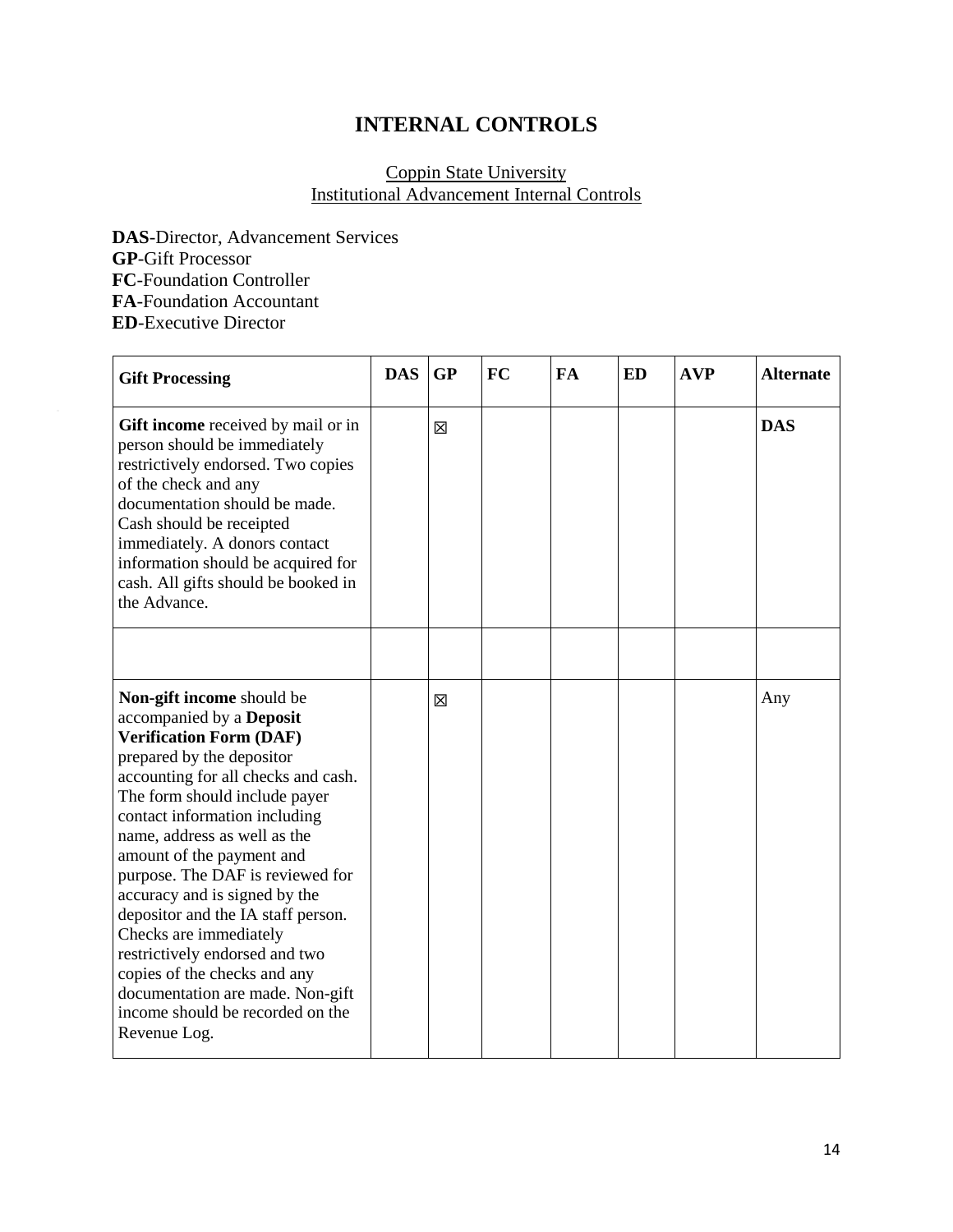| Advance batch reports and Non-gift<br>revenue logs are reviewed and<br>signed off.                                                                                                                                                                                                                                                                    |            |           |           |    |           | 区 |  |
|-------------------------------------------------------------------------------------------------------------------------------------------------------------------------------------------------------------------------------------------------------------------------------------------------------------------------------------------------------|------------|-----------|-----------|----|-----------|---|--|
| Checks and cash are prepared for<br>deposit.                                                                                                                                                                                                                                                                                                          |            |           | X         |    |           |   |  |
| The Revenue Log will be reconciled<br>with the bank statements.                                                                                                                                                                                                                                                                                       |            |           |           | ⊠  |           |   |  |
| <b>Disbursements</b>                                                                                                                                                                                                                                                                                                                                  | <b>DAS</b> | <b>GP</b> | <b>FC</b> | FA | <b>ED</b> |   |  |
| Requests for checks should be<br>made using disbursement forms.<br>The form must have the appropriate<br>signature in order for funds to be<br>released.                                                                                                                                                                                              |            |           |           |    |           |   |  |
| After checking on availability of<br>funds and verifying that the use of<br>the funds complies with the purpose<br>of the account, a check will be<br>prepared for signatures.                                                                                                                                                                        |            |           | 区         |    |           |   |  |
| After all appropriate signatures are<br>acquired, the check will<br>be<br>disbursed to the requestor or the<br>vendor to be paid.                                                                                                                                                                                                                     |            |           | 区         |    |           |   |  |
| A disbursement form must be<br>initiated for all electronic fund<br>transfers to and from the System<br>internally. The executive<br>and<br>director must sign off on the<br>disbursement<br>granting<br>authorization prior to the funds<br>being transferred. A copy of the<br>electronic funds transfer should be<br>attached to the disbursement. |            |           |           | X  |           |   |  |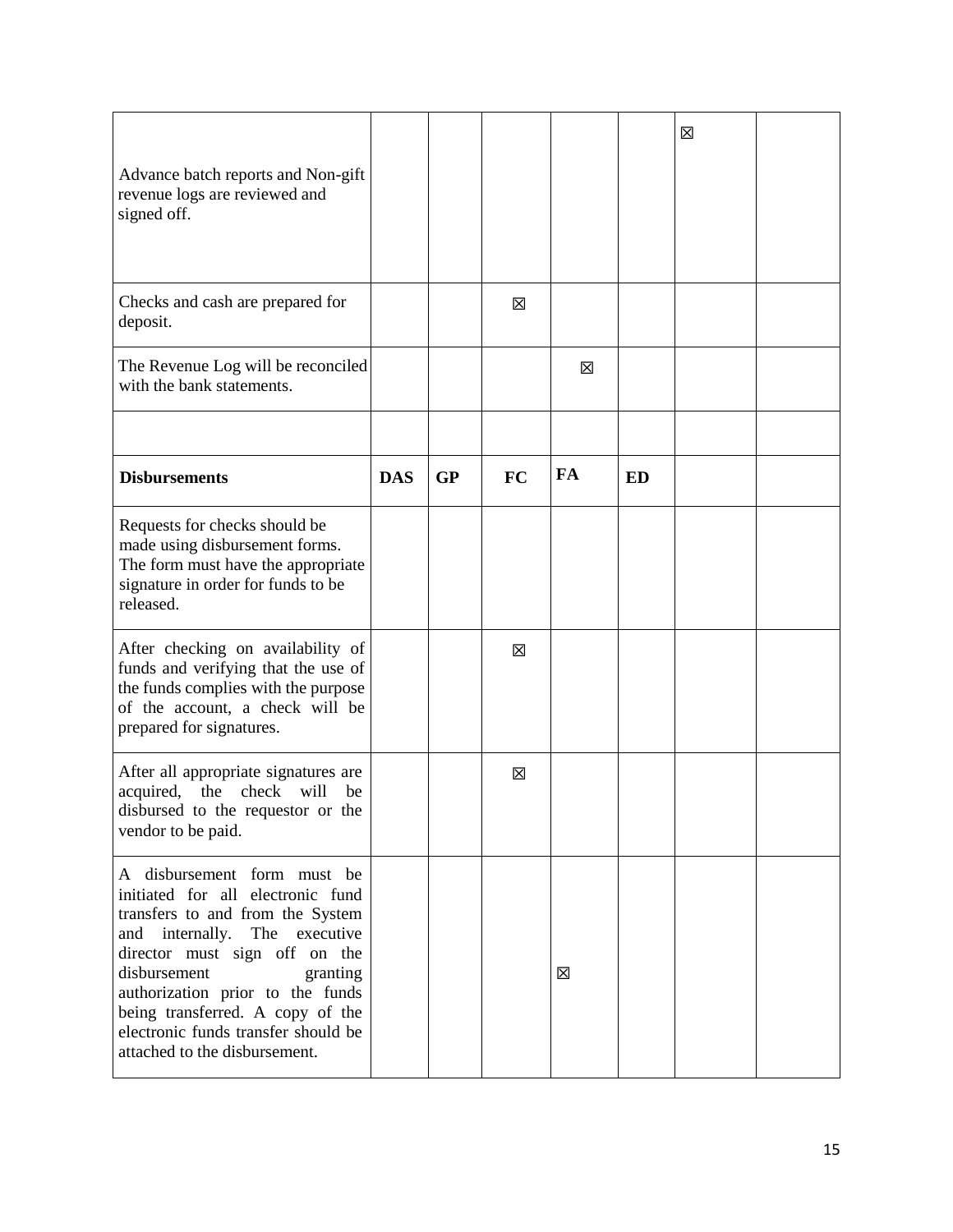| <b>Payroll</b>                                                                                                                                     |  | <b>FC</b>   | <b>FA</b> | <b>ED</b> | <b>AVP</b> | <b>Alternate</b> |
|----------------------------------------------------------------------------------------------------------------------------------------------------|--|-------------|-----------|-----------|------------|------------------|
| Timesheets should originate from the<br>respective programs and are submitted<br>to the Foundation.                                                |  |             |           |           |            | Requestor        |
| Payroll information is either called or<br>faxed into Paychex including client<br>account number, payee(s) names,<br>payment amounts, payment date |  | X           |           |           |            |                  |
| Checks are reviewed, verified and<br>signed.                                                                                                       |  | $\boxtimes$ |           |           |            |                  |
| Checks should be picked up and signed<br>by<br>authorized<br>for<br>program<br>representative                                                      |  |             |           |           |            |                  |
|                                                                                                                                                    |  |             |           |           |            |                  |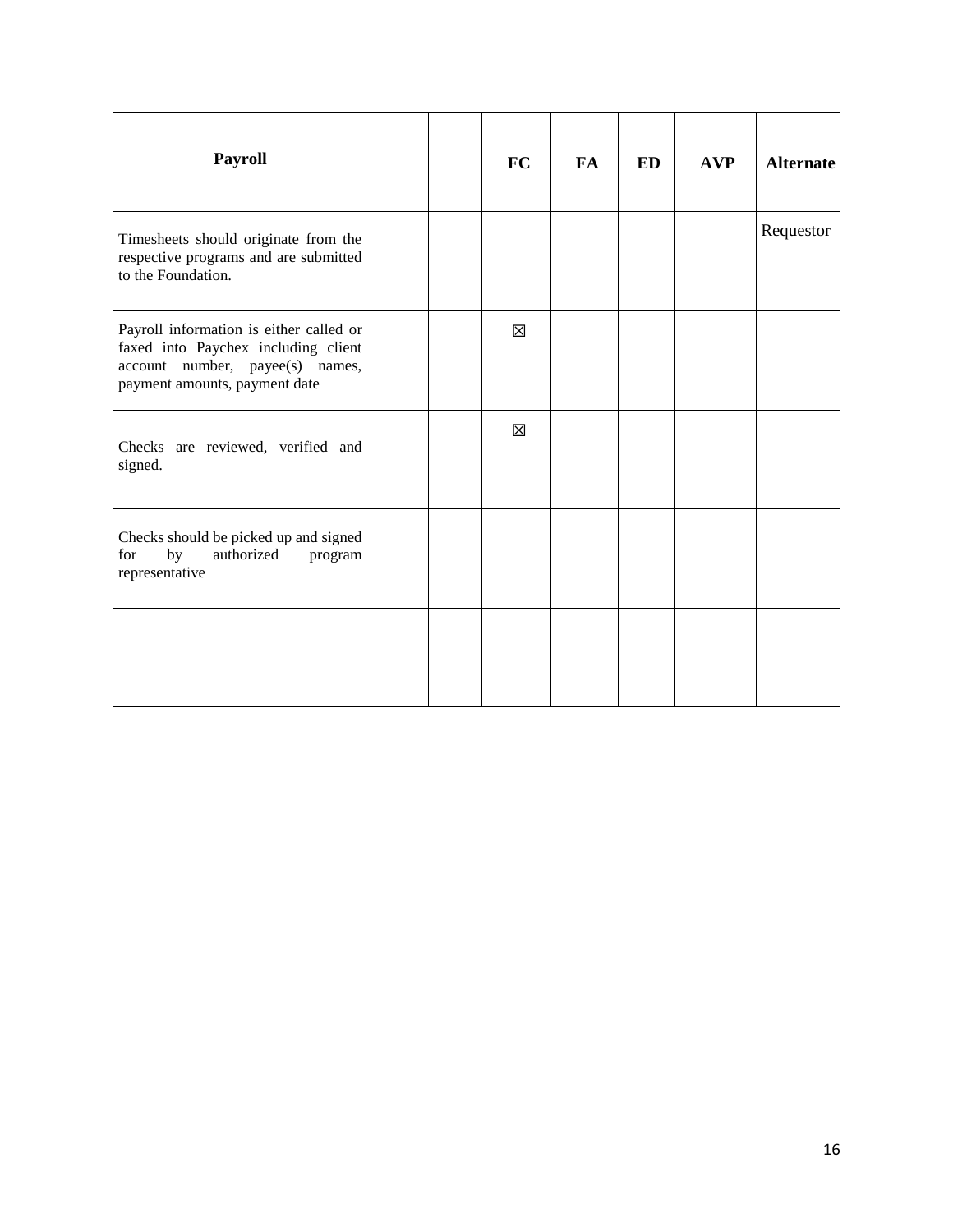### **CASH ACCEPTANCE**

The Coppin State University Development Foundation seeks to reduce the amount of cash transactions received for the purposes of avoiding mishandling of funds and to maintain the origin of the funds rendered. The CSU Development Foundation will accept cash for the following transactions:

The selling of:

- o Raffle Tickets
- o T-shirts or other low-cost paraphernalia
- o Beverage Tickets
- o Tickets for admission to events
- o Outright Gifts (typically gifts transacted with checks or money orders, however, the Foundation will accept gifts in cash on the rare occasions they are given.)

Cash will only be accepted from campus entities that have accounts within the Foundation when accompanied with a Deposit Verification Form.

#### **General Guidelines**

- The cash collection point must maintain a clear separation of duties. An individual should not have responsibility for more than one of the cash handling components: collecting, depositing and reconciling.
- Cash should not be accepted unless a receipt can be issued except when collecting for admission to an event or for small transactions (less than \$10).
- Pre-numbered, carbon copy receipts must be issued to the customer. The receipt should note the purpose. A copy or a registration form (for an event such as a golf tournament) will be accepted in place of a receipt.
- Receipts are not required offsite for admission for an events, paraphernalia sales, beverages or raffles. However, an accurate accounting of sales is required.
- While cash is accepted, credit card transactions will be encouraged off-site at all times.
- An excessive amount of coins will not be accepted, rolled or not.

#### **Cash Acceptance Process**

#### **Off site**

When cash is accepted offsite, it must be tallied by two individuals at the end of the event. A Deposit Verification Form must be signed by both individuals. The IA staff person in charge of the event is responsible for bringing the cash and the Deposit Verification Form back to the office. The cash should be maintained in a lock box or bag during the event and placed in the drop box or the safe along with a copy of the cash form after the event.

#### **On site**

When cash is received from an individual, it must be receipted using a carbon receipt book. The IA staff person must then complete a Deposit Verification Form and have it verified by another IA staff person. The cash should be placed in the drop box or the safe along with a copy of the cash form.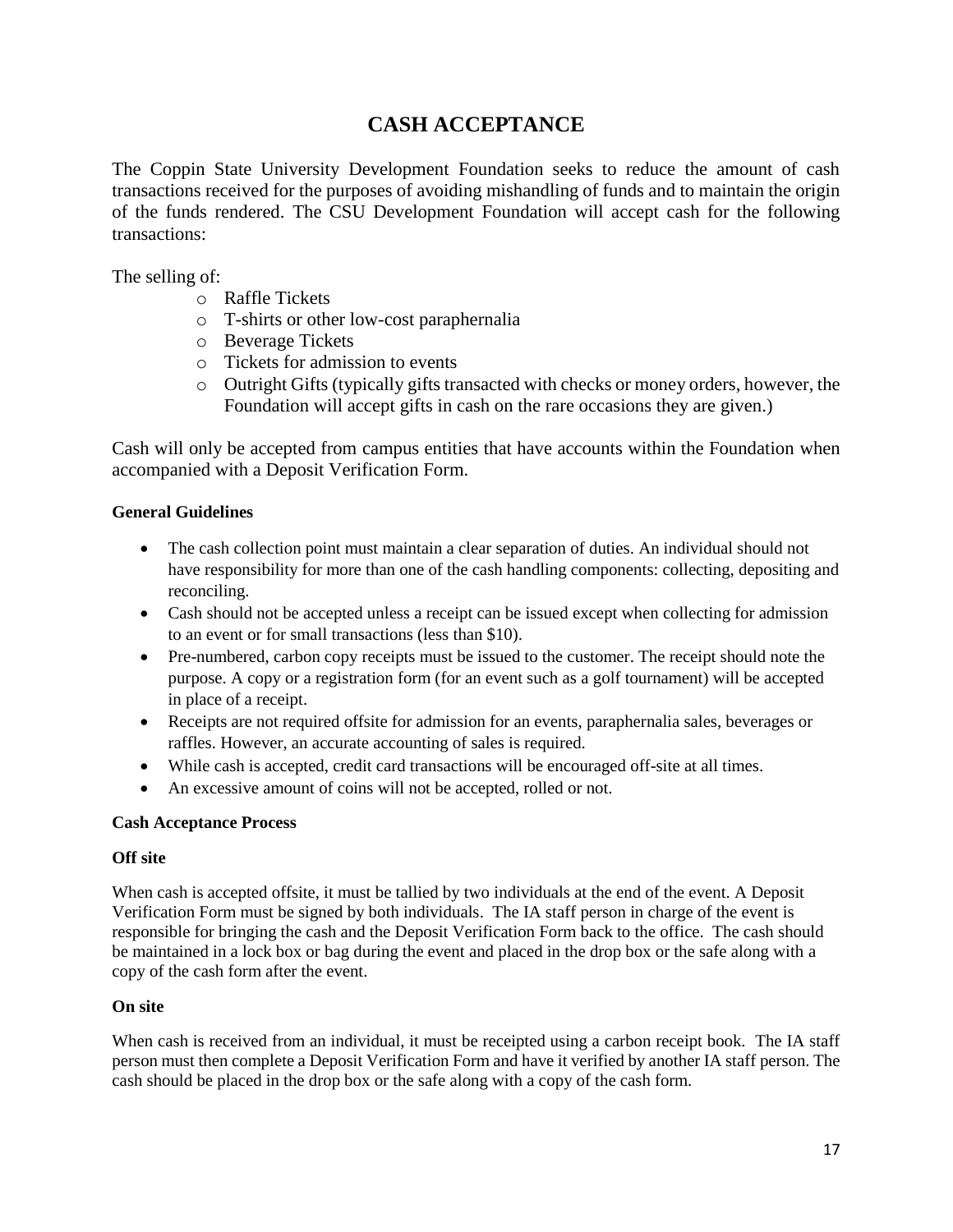### **CHECK DISBURSEMENT PROCEDURE**

- 1. All funds disbursed from any accounts housed in the CSUDF must be documented with the use of a "disbursement form" and validated and authorized by the signatures required in accordance with the CSUDF By-Laws.
- 2. The disbursement process is a function of the CSUDF Comptroller's office. Therefore, the request of funds via this process begins with this office.
- 3. All disbursement forms, except for those facilitating internal transfers, must be accompanied by the appropriate support information to serve as justification for the disbursement of the requested funds.
- 4. Accompanying support information should be provided by the disbursement requestor.
- 5. Internal transfers from one Foundation account to another Foundation account or the electronic transfer of funds drawn from the endowment spendable income are required to be facilitated by a disbursement form with the authorization signature of the Executive Director/IA Vice President (VPIA/ED) or his designee. In cases such as these, the CSUDF Comptroller must be the disbursement requestor. Therefore, the comptroller cannot serve as the VPIA/ED's designee for the authorization signature for the internal transfer.
- 6. Disbursement transactions will be fulfilled via a check from the CSUDF other than when disbursement transactions are in the form of a transfer.
- 7. The CSUDF Comptroller's Office will determine the turnaround time for disbursement requests to generate a check from the CSUDF.

### **ABANDONED PLEDGES**

This policy was developed to guide the use and/or spending of funds donated by donors who have not adhered to their pledge commitment. In the case where a pledge continues to be unfulfilled for more than three (3) years without any activity or direction from the donor, and therefore, the original purpose of their gift has not been honored, the abandoned funds shall be transferred to the general scholarship for use under the policies and guidelines of the Private Donor Program.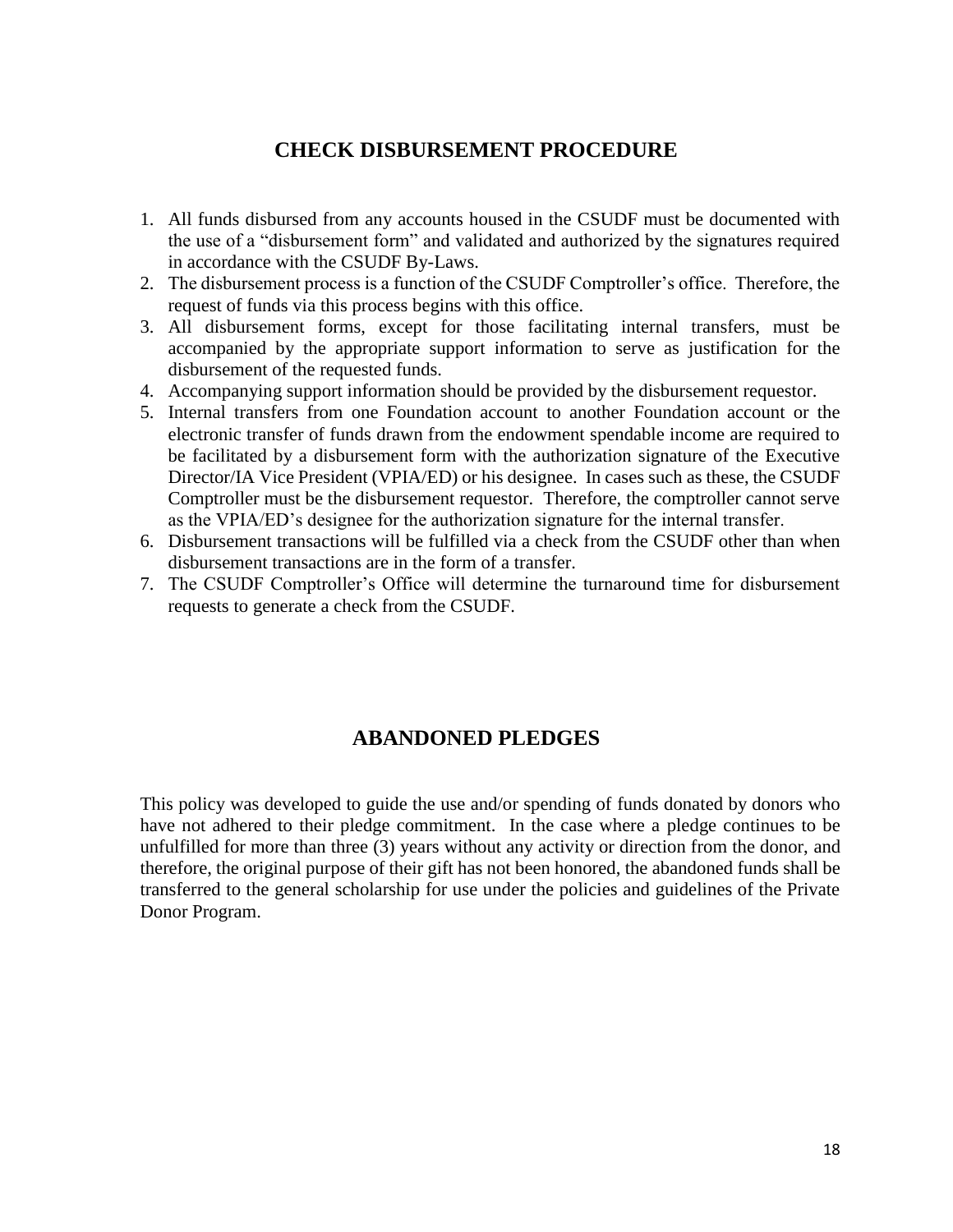### **LOST CASH & CHECKS**

#### **In instances where cash or checks that have been receipted or processed but are missing from a batch, the following should occur.**

- Disclose-Advise the Vice President and pertinent staff person about the error immediately.
- Document-write memo to the VP that discloses the amount and the circumstances under which it was lost.
- Review Policy and Make Improvements-Discuss the series of events that led up to the error and implement new steps in the process to guard against future errors.
- Ongoing Test of Controls-Continue to routinely review the process.

If the problem persist, the vice president will look recommend disciplinary action and personnel changes.

## **REALLOCATION OF GIFT INCOME**

Gifts received for restricted purposes cannot be reallocated beyond thirty days from the date it was processed. In order to properly book and steward the donation, the request for reallocation must be in writing from the donor. A reallocation cannot be granted if the funds have been already disbursed/spent.

Unrestricted gifts cannot be reallocated.

### **OUTDATED CHECKS**

The Division of Institutional Advancement will not accept checks that are more than thirty (30) days beyond the date the check was written. The depositor/account representative will be advised to return the check to the remitter and request a new one. The depositor should make every effort to submit checks within 5 days of receipt.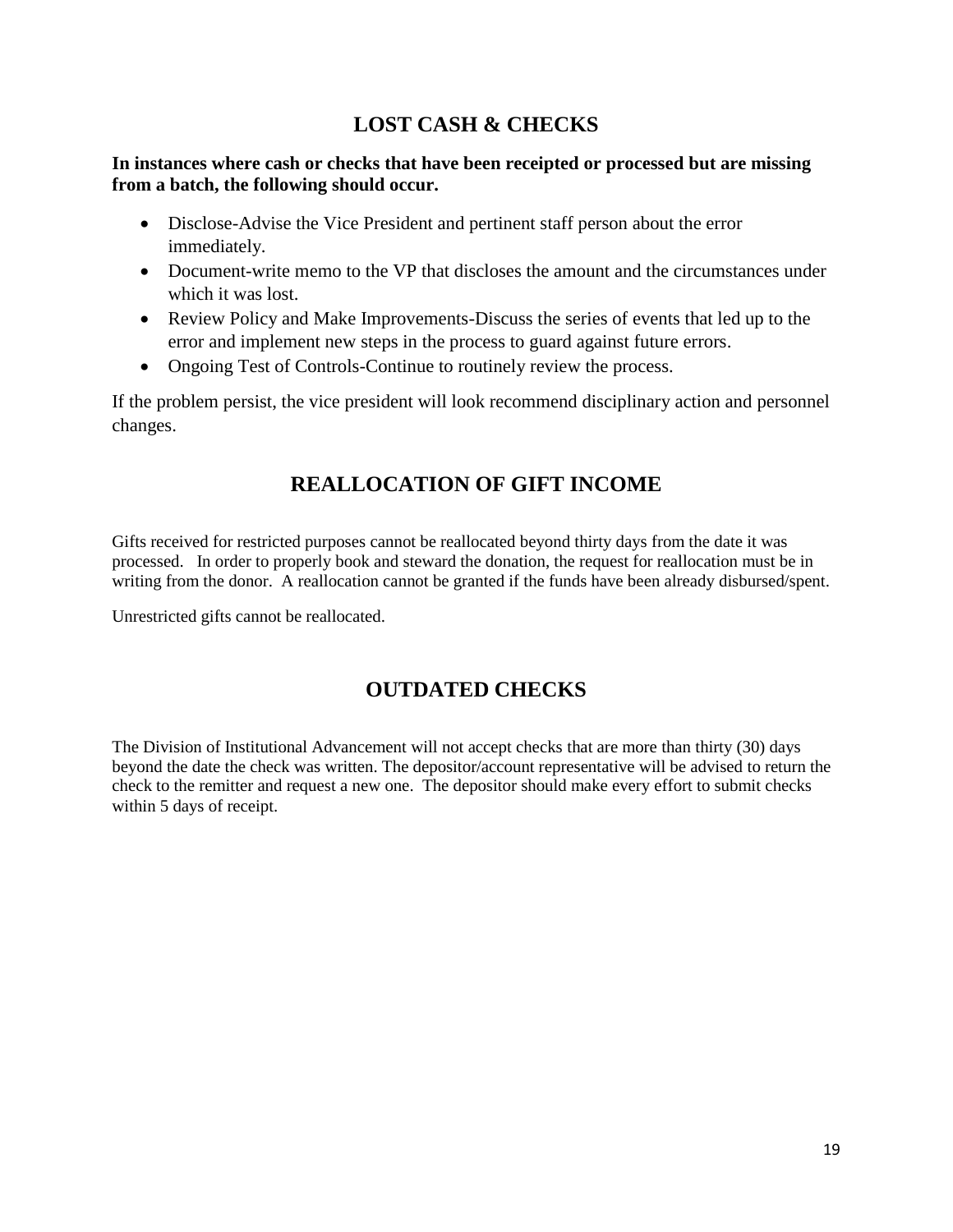### **CHARITABLE REGISTRATION**

This annual renewal is required by the Secretary of the State of Maryland and must be filed by December  $31<sup>st</sup>$ . Upon renewal of the charitable status, a number is assigned (from year to year, the same number is reassigned usually) with which an organization, the Coppin State University Development Foundation, is identified as a charitable organization entitled to solicit charitable donations in the State of Maryland. The filing date is not a deadline, as filing late is allowed but fees are assessed in the case of late renewal applications.

The CSUDF's charitable status should be enforce while soliciting contributions in the State of Maryland. And, given that solicitation of gifts is an ongoing activity conducted by Institutional Advancement staff and the CSUDF Board, it is therefore, unacceptable that this charitable standing lapse for any period of time, no matter how brief the period.

The audit report and form 990 are required with this registration renewal application. In addition, the Foundation must disclose any contracts with professional solicitors or fund-raising counsel.

A registration fee is charged to renew the charitable registration based on the level of contributions received by the organization.

### **FEDERATED CAMPAIGNS**

The CSUDF is a registered charity for several federated campaigns including Combined (for Baltimore City Employees), Maryland Charities (for State employees), the Combined Federal Campaigns (for Federal employees) and United Way (for Private Industry). Employees of the various jurisdictions can elect to support the CSUDF with charitable gifts via payroll deduction or other methods. The donors' gifts are recorded in the database.

Each campaign has its own registration process and deadlines. For additional details, consult the websites of the various entities.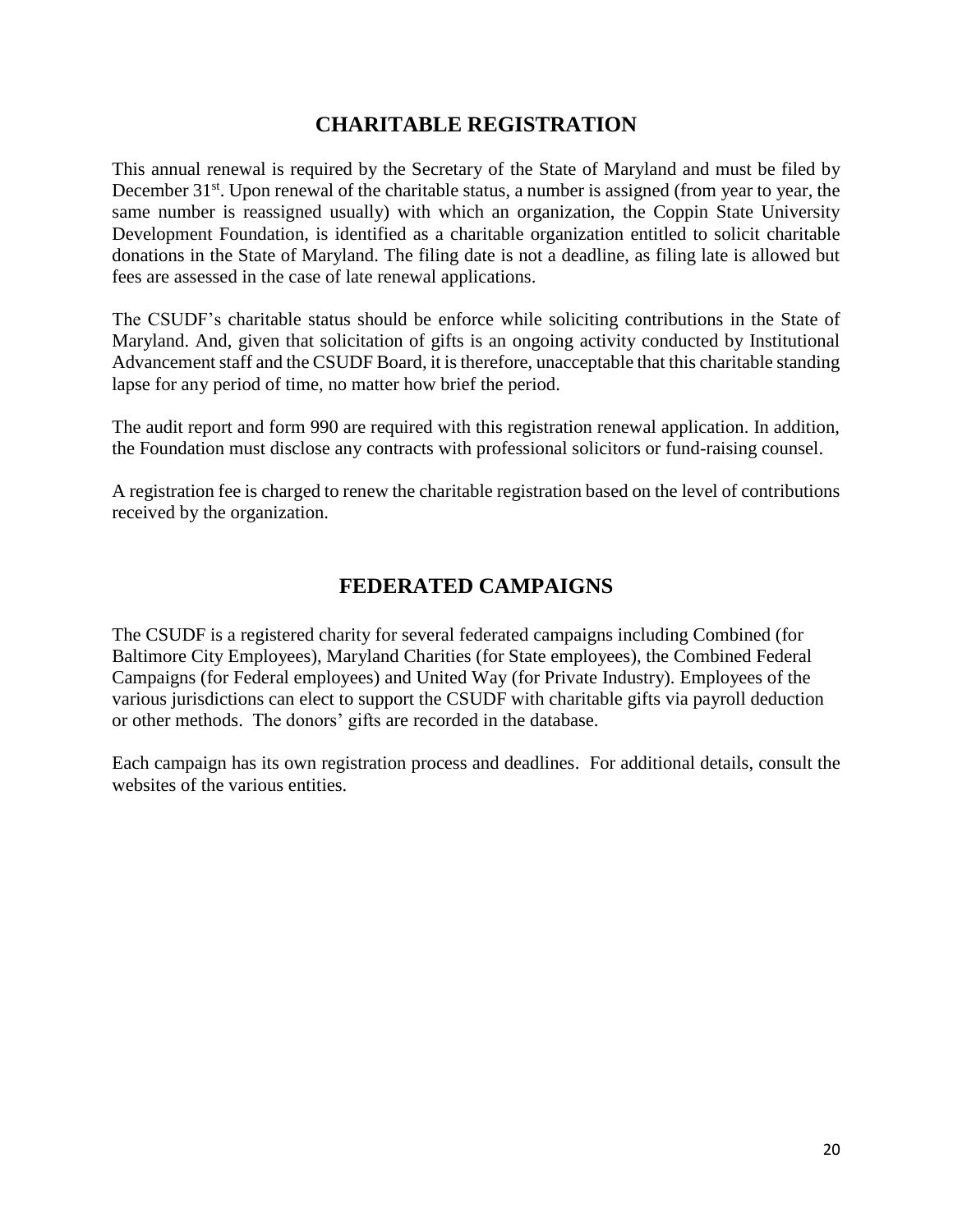# **REQUIRED REPORTING**

### **Voluntary Support in Education Survey**

#### The Council for the Advancement of Education VSE/CAE Report

Although this report is developed and requested by the Council, the USM requires that the CSUDF complete this report. A PDF of this report should be emailed to the Chief Financial Officer, who compiles the data of all the System institutions and submits the report to the Council on behalf of the USM.

This submission reports on the activity of an institution's fundraising programs, requiring data for the types of donors, numbers of donors, types of gifts, and income realized.

A publication is developed that presents fundraising outcomes compiling all of the reports for all public universities in the country.

### **COST OF FUNDRAISING REPORT**

#### Cost of Fundraising Section of the CAE Report

This annual survey has a completion date of immediately following the close of the fiscal year.

The survey is a tool that allows Institutional Advancement (IA) to calculate how much it costs to raise \$1. This survey allows only for gift dollars from fundraising from the public and private sectors, excluding any income from local, state or government awards.

All dollars spent to support the fundraising and alumni programs from State allocations and all sources to include the affiliated foundations and the Title III budget must be reported in this survey.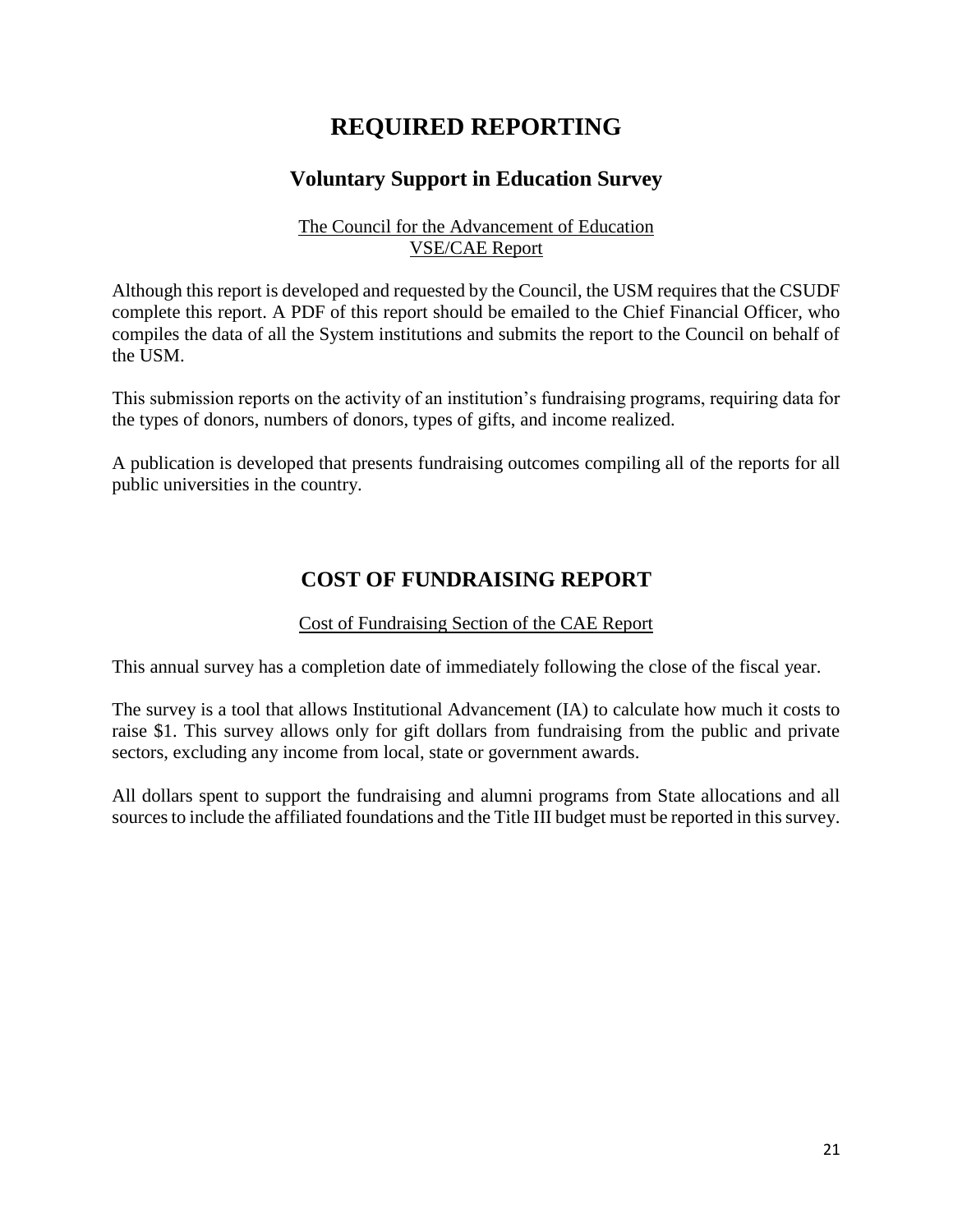# **Glossary of FUND RAISING TERMS**

**Account Administrator-** a University employee established as the person having the authority to authorize disbursements and request information/reports on the status of an "account held for others" in the Foundation

**Bequest**: a gift via a Will, Trust, or other estate planning vehicle, which can be restricted or unrestricted by the donor to the Foundation.

**Charitable Gift Annuity** a contract between a donor and the Foundation through which the donor irrevocably transfers an asset, either money or securities, in exchange for the Foundation's agreement to pay the donor, or other beneficiaries, a fixed dollar amount annually, or more frequently, for life.

**Charitable Remainder Trust** an irrevocable trust arrangement established by a donor for the life of one or more people or for a term not to exceed twenty years, with the irrevocable remainder being distributed to the Foundation and possibly another charitable organization.

**Endowment Gifts-** gifts are gifts that a donor restricts for investment. The "spendable income" earnings from the investment fund designated purpose. An endowment is governed by a Memorandum of Understanding (MOU), which reflect the donor's wishes for the use of the spendable income.

**Gift-In-Kind-** gifts of this nature are tangible, non-cash donations that include, but are not limited to items such as equipment, supplied, furniture, software, artwork, books, etc. In-kind gifts must be reported in accordance with IRS policy that requires that the donor establish the gift's value and in accordance with the dollar value certain official documentation should be provided to support the gift value.

**Gift Receipts-** according to IRS requirements, charitable donations of \$250 or more must be responded to with an official gift receipt. The receipt must disclose whether or not the donor received any goods or services in exchange for the gift. Thus, the receipt must state the gift amount minus any value for goods or services received by the donor.

**Grants-** a grant is awarded to fund a specific activity or program over a period of time. Usually, there is a proposal put forth to request this type of funding. The grantor sets the parameters for how the funds will be utilized and will typically require periodic reports on the activity.

**Insurance Planned Gift-** a donor names the CSUDF as the beneficiary of an insurance policy. In most cases, the donor pays the premiums, however, the Foundation may also maintain the policy and pay the premiums. Donors can also donate fully paid policies to the Foundation.

**Memorandum of Understanding-** a Memorandum of Understanding (MOU) is a legally binding agreement between the institution and the donor that defines how an endowed fund should be administered. The MOU is authorized by the signatures of the donor, the University